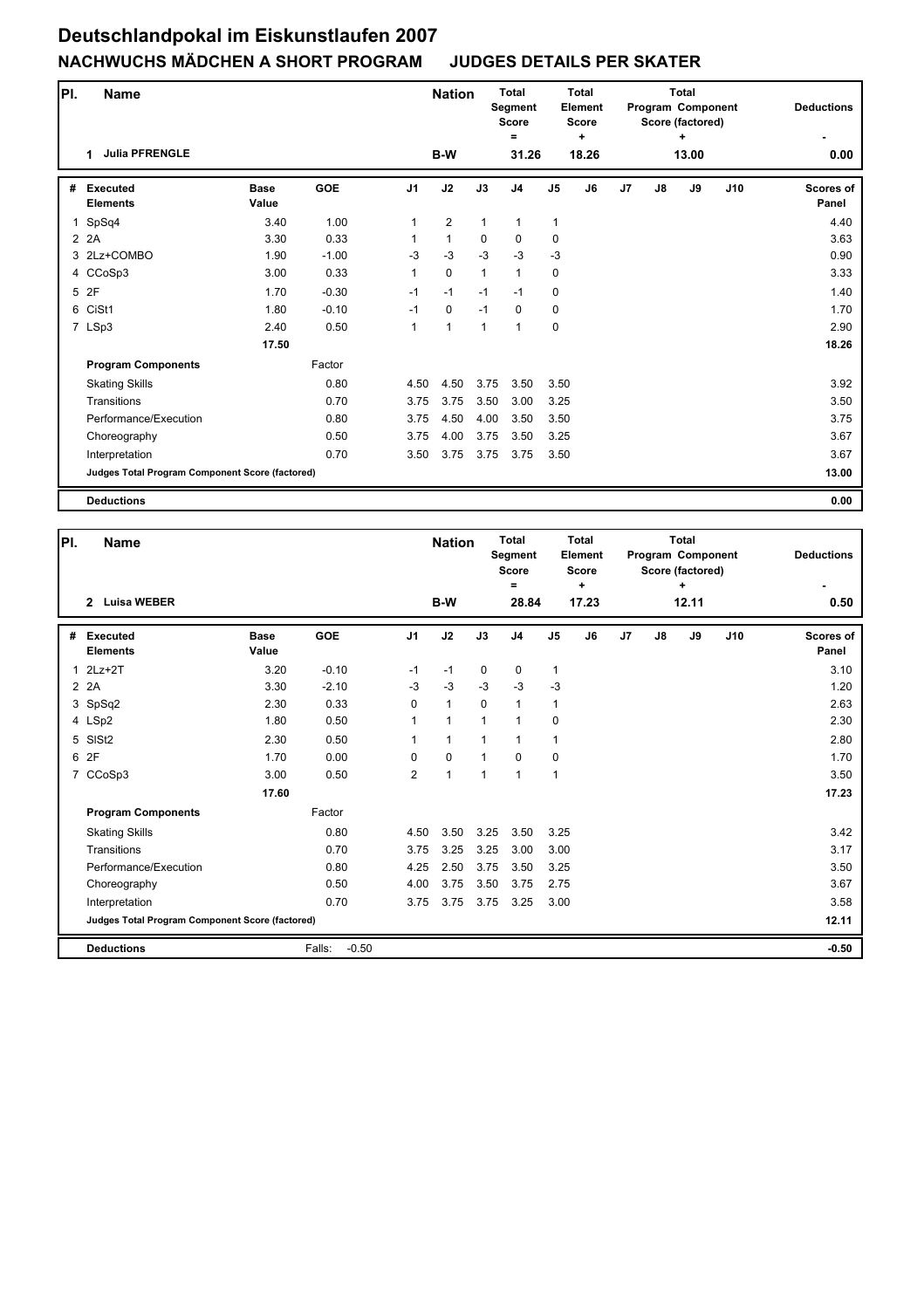| PI. | Name                                            |                      |            |                | <b>Nation</b> |              | <b>Total</b><br>Segment<br><b>Score</b> |                | <b>Total</b><br>Element<br><b>Score</b> |                |    | <b>Total</b><br><b>Program Component</b><br>Score (factored) |     | <b>Deductions</b>  |
|-----|-------------------------------------------------|----------------------|------------|----------------|---------------|--------------|-----------------------------------------|----------------|-----------------------------------------|----------------|----|--------------------------------------------------------------|-----|--------------------|
|     | <b>Katharina ZIENTEK</b><br>3                   |                      |            |                | <b>NRW</b>    |              | =<br>28.52                              |                | ÷<br>18.13                              |                |    | ٠<br>10.39                                                   |     | 0.00               |
| #   | <b>Executed</b><br><b>Elements</b>              | <b>Base</b><br>Value | <b>GOE</b> | J <sub>1</sub> | J2            | J3           | J <sub>4</sub>                          | J <sub>5</sub> | J6                                      | J <sub>7</sub> | J8 | J9                                                           | J10 | Scores of<br>Panel |
| 1   | SpSq4                                           | 3.40                 | 1.00       | 1              | $\mathbf{1}$  | $\mathbf{1}$ | $\mathbf{1}$                            | $\mathbf 0$    |                                         |                |    |                                                              |     | 4.40               |
|     | 2 2F                                            | 1.70                 | 0.17       | 0              | $\mathbf{1}$  | $\mathbf{1}$ | $\mathbf 0$                             | $\mathbf 0$    |                                         |                |    |                                                              |     | 1.87               |
|     | 3 2Lz+2T                                        | 3.20                 | 0.50       | 1              | $\mathbf 0$   | $\mathbf{1}$ | $\mathbf{1}$                            | 1              |                                         |                |    |                                                              |     | 3.70               |
|     | 4 SISt1                                         | 1.80                 | $-0.10$    | $-1$           | 0             | $\mathbf 0$  | $-1$                                    | 0              |                                         |                |    |                                                              |     | 1.70               |
|     | 5 LSp1                                          | 1.50                 | 0.00       | 0              | $-1$          | $\mathbf 0$  | $\mathbf 0$                             | $\mathbf 0$    |                                         |                |    |                                                              |     | 1.50               |
| 6   | 1A                                              | 0.80                 | 0.33       | 1              | $\mathbf{1}$  | $\mathbf 0$  | 0                                       | $\mathbf{1}$   |                                         |                |    |                                                              |     | 1.13               |
|     | 7 CCoSp4                                        | 3.50                 | 0.33       | 0              | 1             | 1            | 1                                       | 0              |                                         |                |    |                                                              |     | 3.83               |
|     |                                                 | 15.90                |            |                |               |              |                                         |                |                                         |                |    |                                                              |     | 18.13              |
|     | <b>Program Components</b>                       |                      | Factor     |                |               |              |                                         |                |                                         |                |    |                                                              |     |                    |
|     | <b>Skating Skills</b>                           |                      | 0.80       | 3.25           | 3.50          | 3.25         | 3.50                                    | 3.00           |                                         |                |    |                                                              |     | 3.33               |
|     | Transitions                                     |                      | 0.70       | 3.00           | 3.50          | 2.75         | 3.00                                    | 2.50           |                                         |                |    |                                                              |     | 2.92               |
|     | Performance/Execution                           |                      | 0.80       | 2.75           | 3.50          | 3.50         | 2.75                                    | 2.50           |                                         |                |    |                                                              |     | 3.00               |
|     | Choreography                                    |                      | 0.50       | 2.75           | 2.75          | 3.00         | 3.00                                    | 2.25           |                                         |                |    |                                                              |     | 2.83               |
|     | Interpretation                                  |                      | 0.70       | 2.50           | 2.75          | 3.00         | 2.75                                    | 2.50           |                                         |                |    |                                                              |     | 2.67               |
|     | Judges Total Program Component Score (factored) |                      |            |                |               |              |                                         |                |                                         |                |    |                                                              |     | 10.39              |
|     | <b>Deductions</b>                               |                      |            |                |               |              |                                         |                |                                         |                |    |                                                              |     | 0.00               |

| PI.          | <b>Name</b>                                     |                      |            |                | <b>Nation</b> |              | <b>Total</b><br>Segment<br><b>Score</b><br>Ξ |                | Total<br>Element<br><b>Score</b><br>÷ |                |    | Total<br>Program Component<br>Score (factored)<br>÷ |     | <b>Deductions</b>         |
|--------------|-------------------------------------------------|----------------------|------------|----------------|---------------|--------------|----------------------------------------------|----------------|---------------------------------------|----------------|----|-----------------------------------------------------|-----|---------------------------|
|              | 4 Dina Sophia KÖNIG                             |                      |            |                | <b>NRW</b>    |              | 27.65                                        |                | 15.53                                 |                |    | 12.12                                               |     | 0.00                      |
| #            | <b>Executed</b><br><b>Elements</b>              | <b>Base</b><br>Value | <b>GOE</b> | J <sub>1</sub> | J2            | J3           | J <sub>4</sub>                               | J <sub>5</sub> | J6                                    | J <sub>7</sub> | J8 | J9                                                  | J10 | <b>Scores of</b><br>Panel |
| $\mathbf{1}$ | $2Lz+2T$                                        | 3.20                 | 0.00       | $\mathbf 0$    | 0             | $\mathbf 0$  | $\mathbf 0$                                  | $\pmb{0}$      |                                       |                |    |                                                     |     | 3.20                      |
|              | 2 2F                                            | 1.70                 | 0.00       | 0              | 0             | $\mathbf 0$  | 0                                            | 1              |                                       |                |    |                                                     |     | 1.70                      |
|              | 3 SISt1                                         | 1.80                 | 0.33       | 1              | $\mathbf{1}$  | $\mathbf 1$  | 0                                            | $\mathbf 0$    |                                       |                |    |                                                     |     | 2.13                      |
|              | 4 LSp2                                          | 1.80                 | 0.00       | 0              | $\mathbf 0$   | $\Omega$     | 0                                            | 0              |                                       |                |    |                                                     |     | 1.80                      |
|              | 5 SpSq3                                         | 3.10                 | 0.50       | 1              | $\mathbf{1}$  | $\mathbf{1}$ | 1                                            | 0              |                                       |                |    |                                                     |     | 3.60                      |
| 6            | 1A                                              | 0.80                 | $-0.20$    | $-1$           | $-1$          | $-1$         | $-1$                                         | $-1$           |                                       |                |    |                                                     |     | 0.60                      |
|              | 7 CCoSp2                                        | 2.50                 | 0.00       | $\mathbf{1}$   | $\mathbf 0$   | $\Omega$     | $\mathbf{0}$                                 | $\mathbf 0$    |                                       |                |    |                                                     |     | 2.50                      |
|              |                                                 | 14.90                |            |                |               |              |                                              |                |                                       |                |    |                                                     |     | 15.53                     |
|              | <b>Program Components</b>                       |                      | Factor     |                |               |              |                                              |                |                                       |                |    |                                                     |     |                           |
|              | <b>Skating Skills</b>                           |                      | 0.80       | 3.50           | 3.75          | 3.50         | 3.25                                         | 3.25           |                                       |                |    |                                                     |     | 3.42                      |
|              | Transitions                                     |                      | 0.70       | 3.50           | 3.25          | 3.25         | 2.75                                         | 3.00           |                                       |                |    |                                                     |     | 3.17                      |
|              | Performance/Execution                           |                      | 0.80       | 3.50           | 4.25          | 3.75         | 3.50                                         | 3.00           |                                       |                |    |                                                     |     | 3.58                      |
|              | Choreography                                    |                      | 0.50       | 3.75           | 4.00          | 3.50         | 3.50                                         | 3.25           |                                       |                |    |                                                     |     | 3.58                      |
|              | Interpretation                                  |                      | 0.70       | 3.75           | 4.25          | 3.50         | 3.25                                         | 3.50           |                                       |                |    |                                                     |     | 3.58                      |
|              | Judges Total Program Component Score (factored) |                      |            |                |               |              |                                              |                |                                       |                |    |                                                     |     | 12.12                     |
|              | <b>Deductions</b>                               |                      |            |                |               |              |                                              |                |                                       |                |    |                                                     |     | 0.00                      |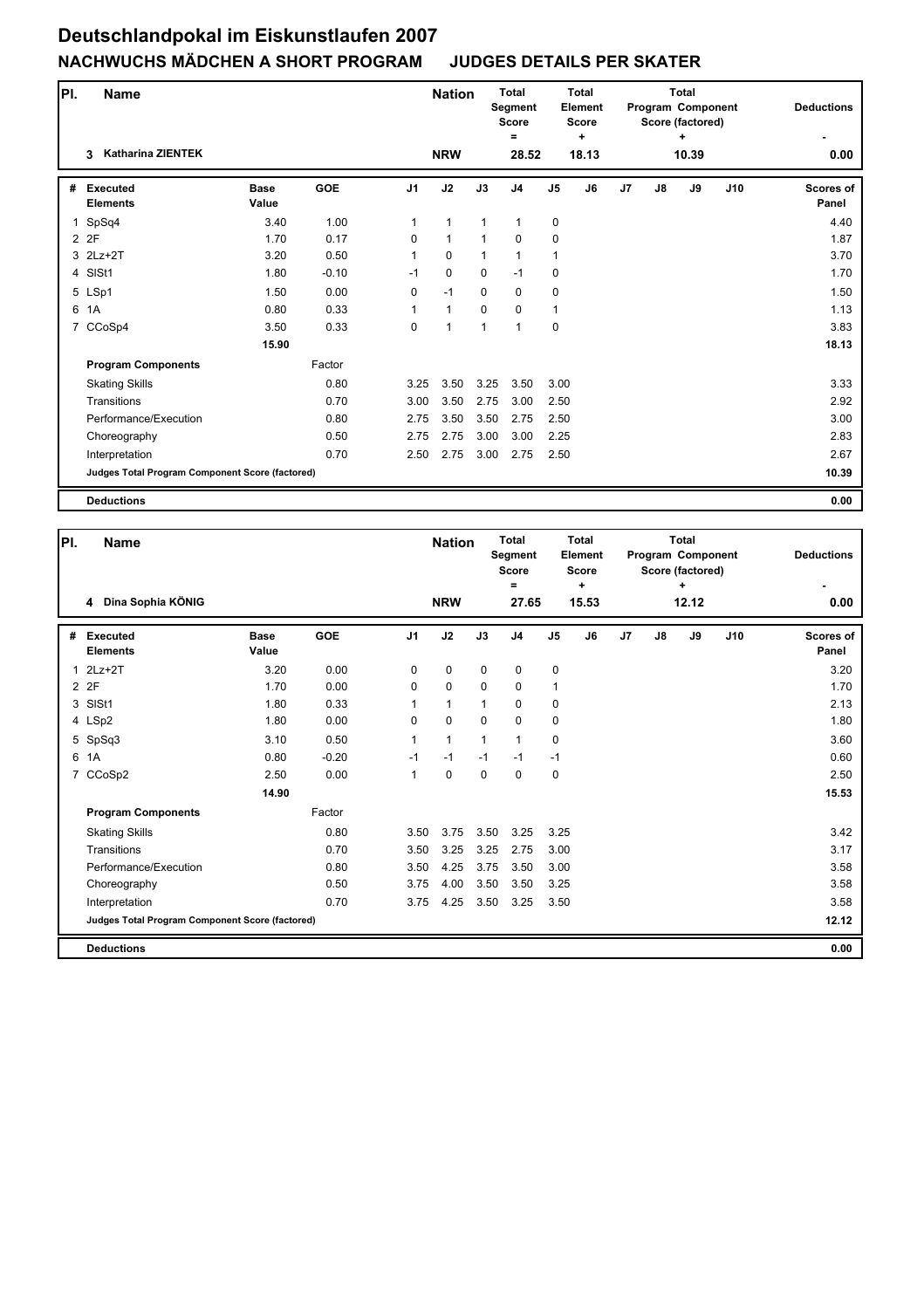| PI. | Name                                            |                      |            |                | <b>Nation</b>  |              | <b>Total</b><br>Segment<br><b>Score</b> |                | <b>Total</b><br>Element<br><b>Score</b> |                |               | <b>Total</b><br>Program Component<br>Score (factored) |     | <b>Deductions</b>         |
|-----|-------------------------------------------------|----------------------|------------|----------------|----------------|--------------|-----------------------------------------|----------------|-----------------------------------------|----------------|---------------|-------------------------------------------------------|-----|---------------------------|
|     | Alexandra SCHÖNEKKER<br>5                       |                      |            |                | <b>NRW</b>     |              | $=$<br>27.54                            |                | ÷<br>14.80                              |                |               | ÷<br>12.74                                            |     | 0.00                      |
| #   | <b>Executed</b><br><b>Elements</b>              | <b>Base</b><br>Value | <b>GOE</b> | J <sub>1</sub> | J2             | J3           | J <sub>4</sub>                          | J <sub>5</sub> | J6                                      | J <sub>7</sub> | $\mathsf{J}8$ | J9                                                    | J10 | <b>Scores of</b><br>Panel |
|     | 1.1A                                            | 0.80                 | 0.67       | 2              | $\overline{2}$ | $\mathbf{1}$ | $\mathbf{1}$                            | 1              |                                         |                |               |                                                       |     | 1.47                      |
|     | 2 2Lz+2T                                        | 3.20                 | 0.00       | $\mathbf{1}$   | $\mathbf 0$    | $\Omega$     | $\mathbf 0$                             | $\mathbf 0$    |                                         |                |               |                                                       |     | 3.20                      |
|     | 3 2F                                            | 1.70                 | 0.00       | $-1$           | $\mathbf 0$    | $\mathbf 0$  | $\mathbf 0$                             | $\mathbf 0$    |                                         |                |               |                                                       |     | 1.70                      |
|     | 4 CCoSp2                                        | 2.50                 | 0.17       | 0              | $\mathbf{1}$   | $\mathbf{1}$ | $\mathbf 0$                             | 0              |                                         |                |               |                                                       |     | 2.67                      |
|     | 5 SpSq1                                         | 1.80                 | 0.33       | 1              | $\mathbf{1}$   | 1            | 0                                       | 0              |                                         |                |               |                                                       |     | 2.13                      |
|     | 6 LSp1                                          | 1.50                 | 0.00       | 0              | $\mathbf{1}$   | $-1$         | 0                                       | 0              |                                         |                |               |                                                       |     | 1.50                      |
|     | 7 CiSt1                                         | 1.80                 | 0.33       | $\mathbf{1}$   | $\pmb{0}$      | 1            | $\overline{1}$                          | 0              |                                         |                |               |                                                       |     | 2.13                      |
|     |                                                 | 13.30                |            |                |                |              |                                         |                |                                         |                |               |                                                       |     | 14.80                     |
|     | <b>Program Components</b>                       |                      | Factor     |                |                |              |                                         |                |                                         |                |               |                                                       |     |                           |
|     | <b>Skating Skills</b>                           |                      | 0.80       | 4.25           | 4.00           | 4.25         | 3.50                                    | 3.25           |                                         |                |               |                                                       |     | 3.92                      |
|     | Transitions                                     |                      | 0.70       | 3.50           | 3.00           | 3.75         | 3.00                                    | 3.00           |                                         |                |               |                                                       |     | 3.17                      |
|     | Performance/Execution                           |                      | 0.80       | 4.25           | 4.25           | 4.25         | 3.75                                    | 3.50           |                                         |                |               |                                                       |     | 4.08                      |
|     | Choreography                                    |                      | 0.50       | 3.50           | 3.25           | 4.00         | 3.25                                    | 3.25           |                                         |                |               |                                                       |     | 3.33                      |
|     | Interpretation                                  |                      | 0.70       | 3.75           | 2.75           | 4.50         | 3.50                                    | 3.25           |                                         |                |               |                                                       |     | 3.50                      |
|     | Judges Total Program Component Score (factored) |                      |            |                |                |              |                                         |                |                                         |                |               |                                                       |     | 12.74                     |
|     | <b>Deductions</b>                               |                      |            |                |                |              |                                         |                |                                         |                |               |                                                       |     | 0.00                      |

| PI.          | <b>Name</b>                                     |                      |            |                | <b>Nation</b> |              | Total<br>Segment<br><b>Score</b> |                | Total<br>Element<br><b>Score</b> |                |    | Total<br>Program Component<br>Score (factored) |     | <b>Deductions</b>         |
|--------------|-------------------------------------------------|----------------------|------------|----------------|---------------|--------------|----------------------------------|----------------|----------------------------------|----------------|----|------------------------------------------------|-----|---------------------------|
|              | <b>Kristina SEMJONOW</b><br>6                   |                      |            |                | <b>NRW</b>    |              | $=$<br>26.69                     |                | $\ddot{}$<br>15.20               |                |    | $\ddot{}$<br>11.49                             |     | 0.00                      |
| #            | <b>Executed</b><br><b>Elements</b>              | <b>Base</b><br>Value | <b>GOE</b> | J <sub>1</sub> | J2            | J3           | J <sub>4</sub>                   | J <sub>5</sub> | J6                               | J <sub>7</sub> | J8 | J9                                             | J10 | <b>Scores of</b><br>Panel |
| $\mathbf{1}$ | 2A                                              | 3.30                 | $-0.70$    | $-1$           | $-1$          | $-1$         | $-1$                             | $-1$           |                                  |                |    |                                                |     | 2.60                      |
|              | 2 2Lz+2T                                        | 3.20                 | $-0.20$    | $-1$           | $-1$          | $-1$         | 0                                | 0              |                                  |                |    |                                                |     | 3.00                      |
|              | 3 LSp1                                          | 1.50                 | $-0.10$    | $-1$           | $\mathbf 0$   | $\mathbf 0$  | $-1$                             | $\mathbf 0$    |                                  |                |    |                                                |     | 1.40                      |
|              | 4 2F                                            | 1.70                 | 0.00       | $-1$           | 0             | $\Omega$     | $\mathbf 0$                      | 0              |                                  |                |    |                                                |     | 1.70                      |
|              | 5 SpSq1                                         | 1.80                 | $-0.10$    | 0              | $-1$          | $\mathbf 0$  | $-1$                             | $\mathbf 0$    |                                  |                |    |                                                |     | 1.70                      |
|              | 6 SISt1                                         | 1.80                 | 0.00       | 0              | $\mathbf 0$   | $\mathbf{1}$ | $\mathbf 0$                      | $\mathbf 0$    |                                  |                |    |                                                |     | 1.80                      |
|              | 7 CCoSp3                                        | 3.00                 | 0.00       | 0              | 0             | $\mathbf{1}$ | $\Omega$                         | $\mathbf 0$    |                                  |                |    |                                                |     | 3.00                      |
|              |                                                 | 16.30                |            |                |               |              |                                  |                |                                  |                |    |                                                |     | 15.20                     |
|              | <b>Program Components</b>                       |                      | Factor     |                |               |              |                                  |                |                                  |                |    |                                                |     |                           |
|              | <b>Skating Skills</b>                           |                      | 0.80       | 4.00           | 3.75          | 3.50         | 3.50                             | 2.75           |                                  |                |    |                                                |     | 3.58                      |
|              | Transitions                                     |                      | 0.70       | 3.75           | 3.50          | 3.00         | 2.75                             | 2.50           |                                  |                |    |                                                |     | 3.08                      |
|              | Performance/Execution                           |                      | 0.80       | 4.00           | 3.25          | 3.50         | 3.25                             | 2.75           |                                  |                |    |                                                |     | 3.33                      |
|              | Choreography                                    |                      | 0.50       | 3.75           | 3.75          | 3.25         | 3.25                             | 2.75           |                                  |                |    |                                                |     | 3.42                      |
|              | Interpretation                                  |                      | 0.70       | 3.50           | 2.75          | 3.25         | 3.00                             | 2.50           |                                  |                |    |                                                |     | 3.00                      |
|              | Judges Total Program Component Score (factored) |                      |            |                |               |              |                                  |                |                                  |                |    |                                                |     | 11.49                     |
|              | <b>Deductions</b>                               |                      |            |                |               |              |                                  |                |                                  |                |    |                                                |     | 0.00                      |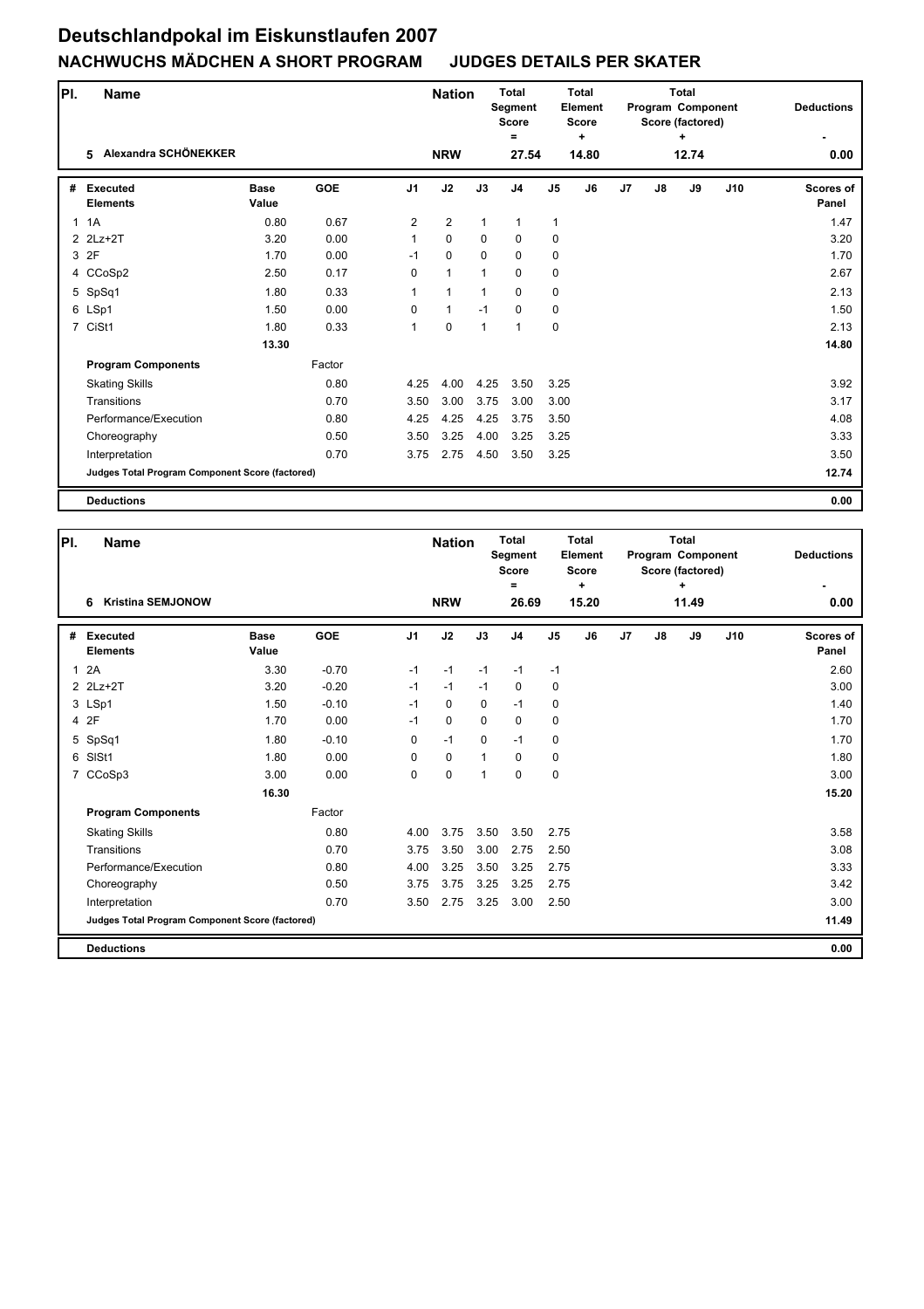| PI.          |                | <b>Name</b>                                     |                      |            |                | <b>Nation</b> |              | <b>Total</b><br>Segment<br><b>Score</b><br>Ξ |                | <b>Total</b><br><b>Element</b><br><b>Score</b><br>÷ |                |    | <b>Total</b><br>Program Component<br>Score (factored)<br>٠ |     | <b>Deductions</b>         |
|--------------|----------------|-------------------------------------------------|----------------------|------------|----------------|---------------|--------------|----------------------------------------------|----------------|-----------------------------------------------------|----------------|----|------------------------------------------------------------|-----|---------------------------|
|              | $\overline{7}$ | Katja BÜRGEL                                    |                      |            |                | <b>BAY</b>    |              | 25.62                                        |                | 14.94                                               |                |    | 10.68                                                      |     | 0.00                      |
| #            |                | <b>Executed</b><br><b>Elements</b>              | <b>Base</b><br>Value | <b>GOE</b> | J <sub>1</sub> | J2            | J3           | J <sub>4</sub>                               | J <sub>5</sub> | J6                                                  | J <sub>7</sub> | J8 | J9                                                         | J10 | <b>Scores of</b><br>Panel |
| $\mathbf{1}$ | 2F             |                                                 | 1.70                 | 0.17       | 1              | $\mathbf 0$   | $\mathbf 0$  | $-1$                                         | $\mathbf{1}$   |                                                     |                |    |                                                            |     | 1.87                      |
|              |                | 2 2Lz+2T                                        | 3.20                 | 0.00       | 0              | $\mathbf 0$   | $\mathbf 0$  | $\mathbf 0$                                  | $\mathbf 0$    |                                                     |                |    |                                                            |     | 3.20                      |
|              | 3 LSp1         |                                                 | 1.50                 | 0.17       | $\Omega$       | $\mathbf{1}$  | $\mathbf{1}$ | $\mathbf 0$                                  | $\mathbf 0$    |                                                     |                |    |                                                            |     | 1.67                      |
|              |                | 4 SpSq3                                         | 3.10                 | 0.17       | 1              | 0             | $\mathbf{1}$ | $\mathbf 0$                                  | 0              |                                                     |                |    |                                                            |     | 3.27                      |
|              | 5 CiSt1        |                                                 | 1.80                 | 0.33       | $\mathbf{1}$   | $\mathbf{1}$  | $\mathbf 0$  | $\mathbf{1}$                                 | 0              |                                                     |                |    |                                                            |     | 2.13                      |
| 6            | 1A             |                                                 | 0.80                 | 0.00       | 0              | $\mathbf 0$   | $\mathbf 0$  | $\mathbf 0$                                  | 0              |                                                     |                |    |                                                            |     | 0.80                      |
|              |                | 7 CCoSp1                                        | 2.00                 | 0.00       | 0              | $-1$          | $\mathbf 0$  | 0                                            | $\mathbf 0$    |                                                     |                |    |                                                            |     | 2.00                      |
|              |                |                                                 | 14.10                |            |                |               |              |                                              |                |                                                     |                |    |                                                            |     | 14.94                     |
|              |                | <b>Program Components</b>                       |                      | Factor     |                |               |              |                                              |                |                                                     |                |    |                                                            |     |                           |
|              |                | <b>Skating Skills</b>                           |                      | 0.80       | 3.25           | 3.75          | 3.25         | 2.75                                         | 2.75           |                                                     |                |    |                                                            |     | 3.08                      |
|              |                | Transitions                                     |                      | 0.70       | 3.50           | 3.25          | 3.00         | 3.00                                         | 2.25           |                                                     |                |    |                                                            |     | 3.08                      |
|              |                | Performance/Execution                           |                      | 0.80       | 3.25           | 4.00          | 3.25         | 3.00                                         | 2.75           |                                                     |                |    |                                                            |     | 3.17                      |
|              |                | Choreography                                    |                      | 0.50       | 3.00           | 4.00          | 3.25         | 3.00                                         | 2.50           |                                                     |                |    |                                                            |     | 3.08                      |
|              |                | Interpretation                                  |                      | 0.70       | 3.00           | 4.50          | 3.00         | 2.50                                         | 2.25           |                                                     |                |    |                                                            |     | 2.83                      |
|              |                | Judges Total Program Component Score (factored) |                      |            |                |               |              |                                              |                |                                                     |                |    |                                                            |     | 10.68                     |
|              |                | <b>Deductions</b>                               |                      |            |                |               |              |                                              |                |                                                     |                |    |                                                            |     | 0.00                      |

| PI. | <b>Name</b>                                            |                      |                   |                | <b>Nation</b> |             | <b>Total</b><br>Segment<br><b>Score</b><br>$\equiv$ |                | <b>Total</b><br>Element<br><b>Score</b><br>$\ddot{}$ |                |    | Total<br>Program Component<br>Score (factored)<br>÷ |     | <b>Deductions</b>         |
|-----|--------------------------------------------------------|----------------------|-------------------|----------------|---------------|-------------|-----------------------------------------------------|----------------|------------------------------------------------------|----------------|----|-----------------------------------------------------|-----|---------------------------|
|     | <b>Lucy SCHULZE</b><br>8                               |                      |                   |                | <b>SAS</b>    |             | 25.54                                               |                | 14.61                                                |                |    | 11.43                                               |     | 0.50                      |
| #   | Executed<br><b>Elements</b>                            | <b>Base</b><br>Value | <b>GOE</b>        | J <sub>1</sub> | J2            | J3          | J <sub>4</sub>                                      | J <sub>5</sub> | J6                                                   | J <sub>7</sub> | J8 | J9                                                  | J10 | <b>Scores of</b><br>Panel |
| 1   | $2Lz+2Lo$                                              | 3.40                 | $-0.30$           | $-1$           | $-1$          | $\mathbf 0$ | $-1$                                                | $-2$           |                                                      |                |    |                                                     |     | 3.10                      |
|     | 2 2A                                                   | 3.30                 | $-2.10$           | $-3$           | $-3$          | $-3$        | $-3$                                                | $-3$           |                                                      |                |    |                                                     |     | 1.20                      |
|     | 3 CCoSp2                                               | 2.50                 | 0.17              | $-1$           | $\mathbf{1}$  | $\mathbf 0$ | $\mathbf{1}$                                        | $\mathbf 0$    |                                                      |                |    |                                                     |     | 2.67                      |
|     | 4 SpSq2                                                | 2.30                 | 0.00              | 0              | $\mathbf 0$   | $\Omega$    | $\mathbf 0$                                         | $\mathbf 0$    |                                                      |                |    |                                                     |     | 2.30                      |
|     | 5 2F                                                   | 1.70                 | 0.17              | 1              | 0             | $\mathbf 1$ | $\mathbf 0$                                         | $\mathbf 0$    |                                                      |                |    |                                                     |     | 1.87                      |
| 6   | SISt1                                                  | 1.80                 | 0.17              | $\mathbf{1}$   | $\mathbf{1}$  | $\mathbf 0$ | $\mathbf 0$                                         | $\mathbf 0$    |                                                      |                |    |                                                     |     | 1.97                      |
|     | 7 LSp1                                                 | 1.50                 | 0.00              | $-1$           | 0             | $\Omega$    | $\Omega$                                            | $\pmb{0}$      |                                                      |                |    |                                                     |     | 1.50                      |
|     |                                                        | 16.50                |                   |                |               |             |                                                     |                |                                                      |                |    |                                                     |     | 14.61                     |
|     | <b>Program Components</b>                              |                      | Factor            |                |               |             |                                                     |                |                                                      |                |    |                                                     |     |                           |
|     | <b>Skating Skills</b>                                  |                      | 0.80              | 3.50           | 3.75          | 3.00        | 3.50                                                | 2.50           |                                                      |                |    |                                                     |     | 3.33                      |
|     | Transitions                                            |                      | 0.70              | 3.75           | 3.25          | 3.25        | 3.25                                                | 2.25           |                                                      |                |    |                                                     |     | 3.25                      |
|     | Performance/Execution                                  |                      | 0.80              | 3.25           | 3.50          | 3.25        | 3.75                                                | 2.25           |                                                      |                |    |                                                     |     | 3.33                      |
|     | Choreography                                           |                      | 0.50              | 3.25           | 3.75          | 3.25        | 3.50                                                | 2.50           |                                                      |                |    |                                                     |     | 3.33                      |
|     | Interpretation                                         |                      | 0.70              | 3.00           | 2.75          | 3.50        | 3.50                                                | 2.50           |                                                      |                |    |                                                     |     | 3.08                      |
|     | <b>Judges Total Program Component Score (factored)</b> |                      |                   |                |               |             |                                                     |                |                                                      |                |    |                                                     |     | 11.43                     |
|     | <b>Deductions</b>                                      |                      | $-0.50$<br>Falls: |                |               |             |                                                     |                |                                                      |                |    |                                                     |     | $-0.50$                   |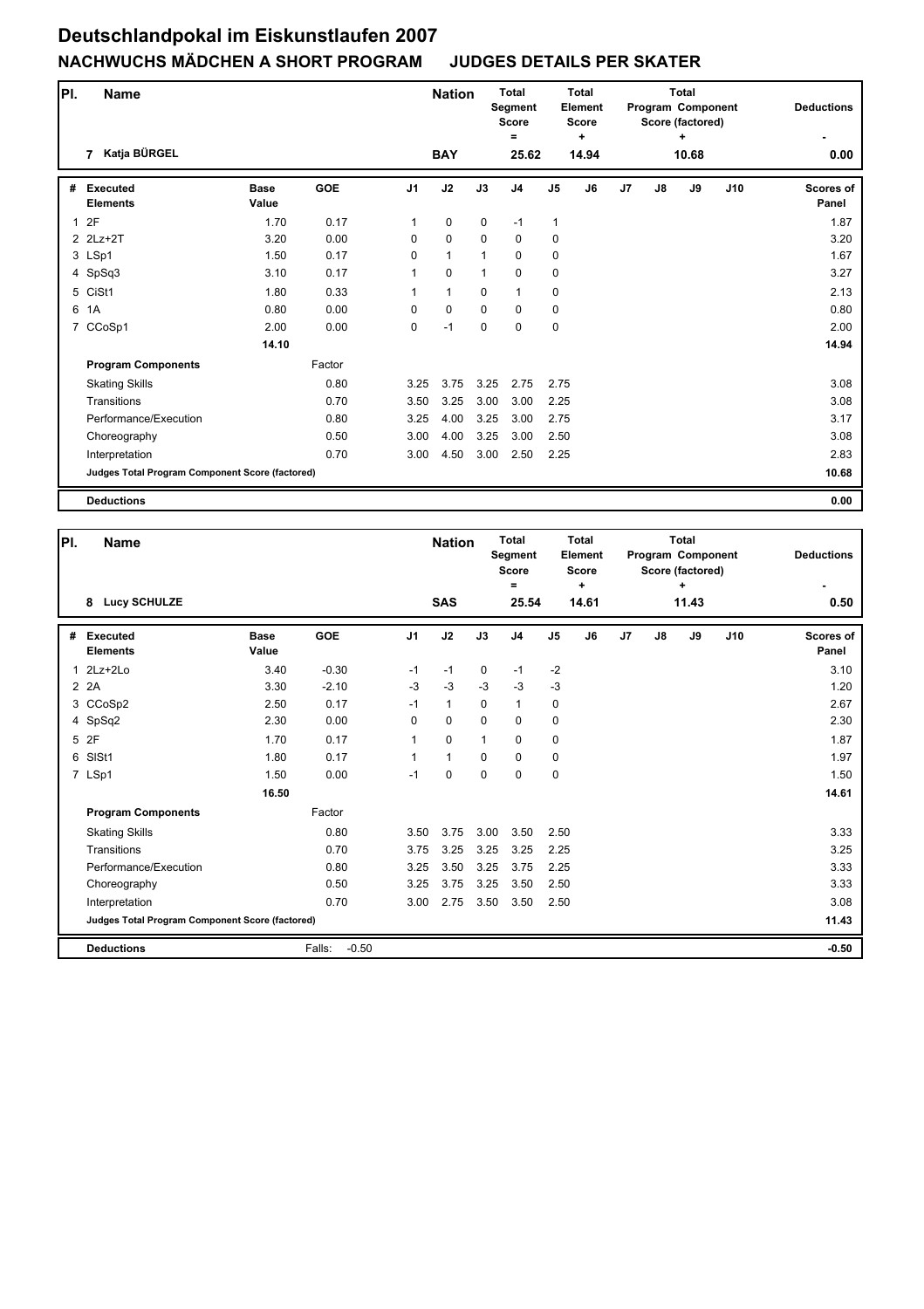| PI.            | <b>Name</b>                                     |                      |            |                | <b>Nation</b> |              | <b>Total</b><br><b>Segment</b><br><b>Score</b> |                | <b>Total</b><br><b>Element</b><br><b>Score</b> |                |    | <b>Total</b><br>Program Component<br>Score (factored) |     | <b>Deductions</b>         |
|----------------|-------------------------------------------------|----------------------|------------|----------------|---------------|--------------|------------------------------------------------|----------------|------------------------------------------------|----------------|----|-------------------------------------------------------|-----|---------------------------|
|                | <b>Lara WILLE</b><br>9                          |                      |            |                | <b>BER</b>    |              | =<br>25.52                                     |                | ÷<br>13.66                                     |                |    | ٠<br>11.86                                            |     | 0.00                      |
| #              | <b>Executed</b><br><b>Elements</b>              | <b>Base</b><br>Value | <b>GOE</b> | J <sub>1</sub> | J2            | J3           | J <sub>4</sub>                                 | J <sub>5</sub> | J6                                             | J <sub>7</sub> | J8 | J9                                                    | J10 | <b>Scores of</b><br>Panel |
|                | 1.1A                                            | 0.80                 | 0.00       | $\Omega$       | $\mathbf{1}$  | $\mathbf 0$  | $\mathbf 0$                                    | 0              |                                                |                |    |                                                       |     | 0.80                      |
|                | 2 2Lz+2T                                        | 3.20                 | $-0.20$    | $-1$           | $\mathbf 0$   | $\mathbf 0$  | $-1$                                           | $-1$           |                                                |                |    |                                                       |     | 3.00                      |
|                | 3 CCoSp2                                        | 2.50                 | 0.00       | $-1$           | $\mathbf 0$   | $\mathbf 0$  | $\mathbf 0$                                    | $\mathbf 0$    |                                                |                |    |                                                       |     | 2.50                      |
| $\overline{4}$ | SISt1                                           | 1.80                 | 0.33       |                | $\mathbf{1}$  | $\mathbf{1}$ | $\pmb{0}$                                      | 0              |                                                |                |    |                                                       |     | 2.13                      |
| 5              | 2F                                              | 1.70                 | 0.33       | 1              | 1             | $\mathbf{1}$ | $\mathbf 0$                                    | 0              |                                                |                |    |                                                       |     | 2.03                      |
|                | 6 SpSq1                                         | 1.80                 | $-0.10$    | $\mathbf 0$    | $-1$          | $\mathbf 0$  | $-1$                                           | 0              |                                                |                |    |                                                       |     | 1.70                      |
|                | 7 LSp1                                          | 1.50                 | 0.00       | $\mathbf 0$    | $\mathbf{1}$  | $\mathbf 0$  | $\mathbf 0$                                    | $\pmb{0}$      |                                                |                |    |                                                       |     | 1.50                      |
|                |                                                 | 13.30                |            |                |               |              |                                                |                |                                                |                |    |                                                       |     | 13.66                     |
|                | <b>Program Components</b>                       |                      | Factor     |                |               |              |                                                |                |                                                |                |    |                                                       |     |                           |
|                | <b>Skating Skills</b>                           |                      | 0.80       | 3.50           | 4.00          | 3.25         | 3.25                                           | 2.75           |                                                |                |    |                                                       |     | 3.33                      |
|                | Transitions                                     |                      | 0.70       | 3.25           | 3.75          | 3.25         | 3.00                                           | 2.50           |                                                |                |    |                                                       |     | 3.17                      |
|                | Performance/Execution                           |                      | 0.80       | 3.75           | 4.50          | 3.25         | 3.50                                           | 2.50           |                                                |                |    |                                                       |     | 3.50                      |
|                | Choreography                                    |                      | 0.50       | 3.75           | 3.50          | 3.50         | 3.00                                           | 2.75           |                                                |                |    |                                                       |     | 3.33                      |
|                | Interpretation                                  |                      | 0.70       | 4.00           | 4.50          | 3.50         | 3.25                                           | 2.75           |                                                |                |    |                                                       |     | 3.58                      |
|                | Judges Total Program Component Score (factored) |                      |            |                |               |              |                                                |                |                                                |                |    |                                                       |     | 11.86                     |
|                | <b>Deductions</b>                               |                      |            |                |               |              |                                                |                |                                                |                |    |                                                       |     | 0.00                      |

| PI.            | Name                                            |                      |            |                | <b>Nation</b> |             | <b>Total</b><br>Segment<br><b>Score</b><br>Ξ |                | Total<br>Element<br><b>Score</b><br>÷ |                |    | Total<br>Program Component<br>Score (factored)<br>÷ |     | <b>Deductions</b>         |
|----------------|-------------------------------------------------|----------------------|------------|----------------|---------------|-------------|----------------------------------------------|----------------|---------------------------------------|----------------|----|-----------------------------------------------------|-----|---------------------------|
|                | <b>Nicole SCHOTT</b><br>10                      |                      |            |                | <b>NRW</b>    |             | 25.40                                        |                | 14.57                                 |                |    | 10.83                                               |     | 0.00                      |
| #              | <b>Executed</b><br><b>Elements</b>              | <b>Base</b><br>Value | <b>GOE</b> | J <sub>1</sub> | J2            | J3          | J <sub>4</sub>                               | J <sub>5</sub> | J6                                    | J <sub>7</sub> | J8 | J9                                                  | J10 | <b>Scores of</b><br>Panel |
| $\mathbf{1}$   | SpSq3                                           | 3.10                 | 0.00       | $\mathbf 0$    | $-1$          | $\mathbf 0$ | 0                                            | 0              |                                       |                |    |                                                     |     | 3.10                      |
|                | 2 2Lz+2T                                        | 3.20                 | $-0.50$    | $-1$           | $-1$          | $-2$        | $-2$                                         | $-2$           |                                       |                |    |                                                     |     | 2.70                      |
|                | 3 2F                                            | 1.70                 | 0.00       | $\Omega$       | 0             | $\mathbf 0$ | 0                                            | $\mathbf 0$    |                                       |                |    |                                                     |     | 1.70                      |
|                | 4 LSp1                                          | 1.50                 | 0.00       | $\Omega$       | $\mathbf 0$   | $\Omega$    | 0                                            | 0              |                                       |                |    |                                                     |     | 1.50                      |
| 5              | SISt1                                           | 1.80                 | 0.00       | $\Omega$       | $\mathbf 0$   | $\Omega$    | $\Omega$                                     | 0              |                                       |                |    |                                                     |     | 1.80                      |
| 6              | 1A                                              | 0.80                 | 0.17       | 1              | $\mathbf 0$   | $\mathbf 0$ | $\mathbf{1}$                                 | 0              |                                       |                |    |                                                     |     | 0.97                      |
| $\overline{7}$ | CCoSp3                                          | 3.00                 | $-0.20$    | $\Omega$       | $-1$          | $\mathbf 0$ | $-1$                                         | $-1$           |                                       |                |    |                                                     |     | 2.80                      |
|                |                                                 | 15.10                |            |                |               |             |                                              |                |                                       |                |    |                                                     |     | 14.57                     |
|                | <b>Program Components</b>                       |                      | Factor     |                |               |             |                                              |                |                                       |                |    |                                                     |     |                           |
|                | <b>Skating Skills</b>                           |                      | 0.80       | 3.00           | 3.25          | 3.00        | 3.25                                         | 2.50           |                                       |                |    |                                                     |     | 3.08                      |
|                | Transitions                                     |                      | 0.70       | 3.25           | 3.25          | 3.00        | 3.00                                         | 2.25           |                                       |                |    |                                                     |     | 3.08                      |
|                | Performance/Execution                           |                      | 0.80       | 3.50           | 2.75          | 3.25        | 3.25                                         | 2.50           |                                       |                |    |                                                     |     | 3.08                      |
|                | Choreography                                    |                      | 0.50       | 3.50           | 3.00          | 3.25        | 3.25                                         | 2.50           |                                       |                |    |                                                     |     | 3.17                      |
|                | Interpretation                                  |                      | 0.70       | 3.25           | 2.75          | 3.25        | 3.50                                         | 2.25           |                                       |                |    |                                                     |     | 3.08                      |
|                | Judges Total Program Component Score (factored) |                      |            |                |               |             |                                              |                |                                       |                |    |                                                     |     | 10.83                     |
|                | <b>Deductions</b>                               |                      |            |                |               |             |                                              |                |                                       |                |    |                                                     |     | 0.00                      |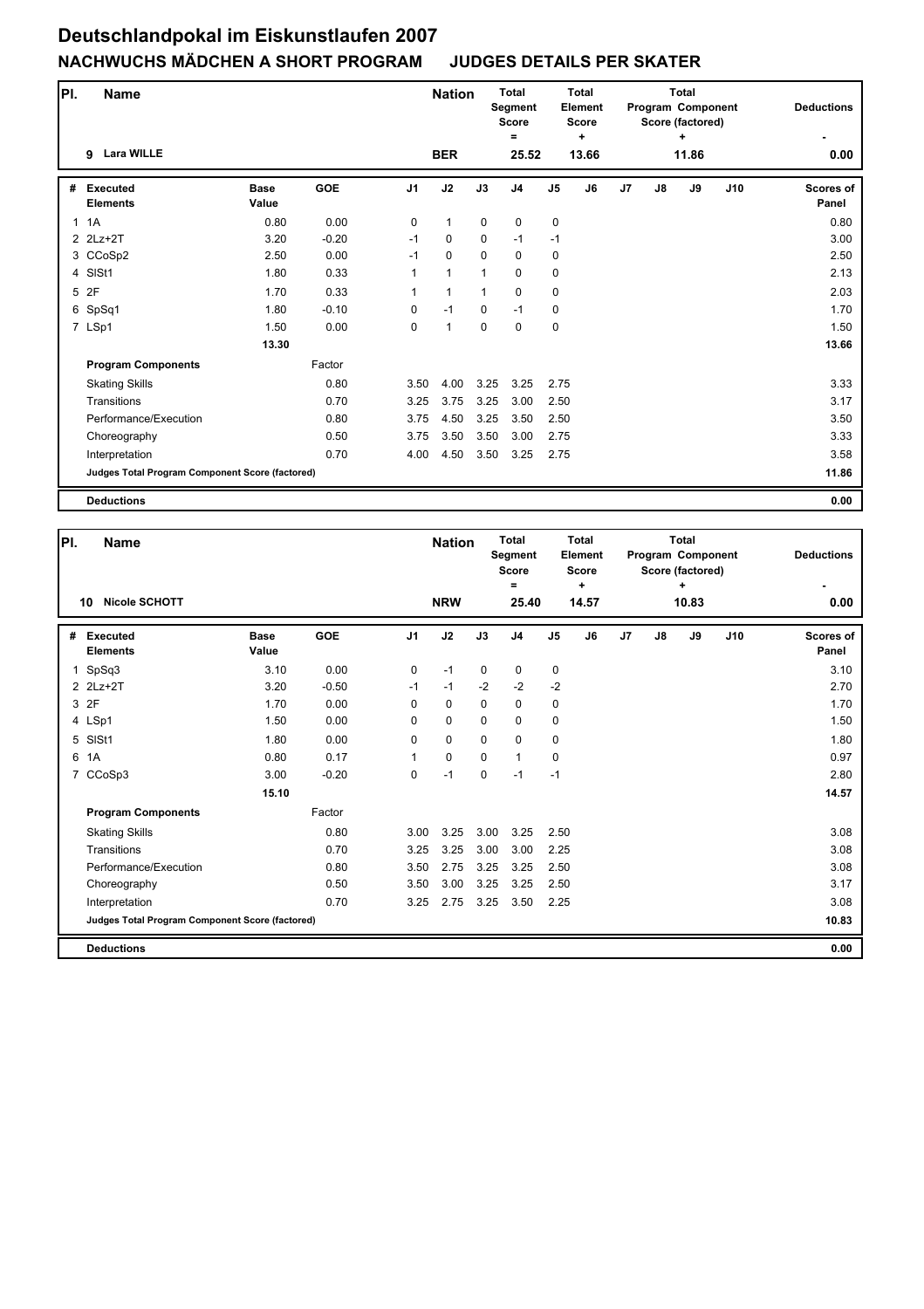| PI.          | Name                                            |                      |            |                | <b>Nation</b> |              | <b>Total</b><br>Segment<br><b>Score</b><br>Ξ |                | Total<br>Element<br><b>Score</b><br>÷ |                |               | <b>Total</b><br>Program Component<br>Score (factored)<br>+ |     | <b>Deductions</b>  |
|--------------|-------------------------------------------------|----------------------|------------|----------------|---------------|--------------|----------------------------------------------|----------------|---------------------------------------|----------------|---------------|------------------------------------------------------------|-----|--------------------|
|              | Anna-Katharina KREISFELD<br>11                  |                      |            |                | <b>B-W</b>    |              | 25.25                                        |                | 14.83                                 |                |               | 10.42                                                      |     | 0.00               |
| #            | <b>Executed</b><br><b>Elements</b>              | <b>Base</b><br>Value | <b>GOE</b> | J <sub>1</sub> | J2            | J3           | J <sub>4</sub>                               | J <sub>5</sub> | J6                                    | J <sub>7</sub> | $\mathsf{J}8$ | J9                                                         | J10 | Scores of<br>Panel |
| $\mathbf{1}$ | SpSq2                                           | 2.30                 | 0.33       | $\Omega$       | 2             | $\Omega$     | $\mathbf{1}$                                 | 1              |                                       |                |               |                                                            |     | 2.63               |
|              | 2 LSp2                                          | 1.80                 | 0.50       | $\mathbf{1}$   | 2             | 1            | $\mathbf{1}$                                 | 1              |                                       |                |               |                                                            |     | 2.30               |
|              | 3 2F                                            | 1.70                 | 0.00       | 0              | $\mathbf 0$   | $\mathbf{1}$ | $\mathbf 0$                                  | 0              |                                       |                |               |                                                            |     | 1.70               |
|              | 4 2Lz+2T                                        | 3.20                 | $-0.60$    | $-2$           | $-1$          | $-2$         | $-2$                                         | $-2$           |                                       |                |               |                                                            |     | 2.60               |
| 5            | 1A                                              | 0.80                 | 0.00       | $\Omega$       | $\mathbf{1}$  | $\mathbf 0$  | 0                                            | 0              |                                       |                |               |                                                            |     | 0.80               |
| 6            | CiSt1                                           | 1.80                 | 0.00       | 0              | $\mathbf 0$   | $\mathbf 0$  | $\mathbf 0$                                  | 0              |                                       |                |               |                                                            |     | 1.80               |
|              | 7 CCoSp3                                        | 3.00                 | 0.00       | 0              | 0             | 0            | $-1$                                         | 0              |                                       |                |               |                                                            |     | 3.00               |
|              |                                                 | 14.60                |            |                |               |              |                                              |                |                                       |                |               |                                                            |     | 14.83              |
|              | <b>Program Components</b>                       |                      | Factor     |                |               |              |                                              |                |                                       |                |               |                                                            |     |                    |
|              | <b>Skating Skills</b>                           |                      | 0.80       | 3.25           | 4.00          | 3.00         | 3.00                                         | 2.75           |                                       |                |               |                                                            |     | 3.08               |
|              | Transitions                                     |                      | 0.70       | 2.75           | 3.25          | 2.75         | 2.75                                         | 2.50           |                                       |                |               |                                                            |     | 2.75               |
|              | Performance/Execution                           |                      | 0.80       | 3.00           | 3.75          | 3.00         | 3.00                                         | 2.50           |                                       |                |               |                                                            |     | 3.00               |
|              | Choreography                                    |                      | 0.50       | 2.75           | 3.75          | 3.25         | 3.25                                         | 3.00           |                                       |                |               |                                                            |     | 3.17               |
|              | Interpretation                                  |                      | 0.70       | 2.50           | 3.25          | 3.00         | 3.00                                         | 2.75           |                                       |                |               |                                                            |     | 2.92               |
|              | Judges Total Program Component Score (factored) |                      |            |                |               |              |                                              |                |                                       |                |               |                                                            |     | 10.42              |
|              | <b>Deductions</b>                               |                      |            |                |               |              |                                              |                |                                       |                |               |                                                            |     | 0.00               |

| PI.            | <b>Name</b>                                     |                      |                   |                | <b>Nation</b> |              | <b>Total</b><br>Segment<br><b>Score</b><br>$=$ |                | <b>Total</b><br><b>Element</b><br><b>Score</b><br>÷ |                |    | Total<br>Program Component<br>Score (factored)<br>٠ |     | <b>Deductions</b>         |
|----------------|-------------------------------------------------|----------------------|-------------------|----------------|---------------|--------------|------------------------------------------------|----------------|-----------------------------------------------------|----------------|----|-----------------------------------------------------|-----|---------------------------|
|                | <b>Caroline MEYER</b><br>12                     |                      |                   |                | <b>NRW</b>    |              | 25.00                                          |                | 13.46                                               |                |    | 12.04                                               |     | 0.50                      |
| #              | <b>Executed</b><br><b>Elements</b>              | <b>Base</b><br>Value | <b>GOE</b>        | J <sub>1</sub> | J2            | J3           | J <sub>4</sub>                                 | J <sub>5</sub> | J6                                                  | J <sub>7</sub> | J8 | J9                                                  | J10 | <b>Scores of</b><br>Panel |
| 1              | SpSq2                                           | 2.30                 | 0.50              | 1              | $\mathbf 0$   | $\mathbf{1}$ | 1                                              | $\mathbf{1}$   |                                                     |                |    |                                                     |     | 2.80                      |
| $\overline{2}$ | 1A                                              | 0.80                 | $-0.07$           | $-1$           | $\mathbf 0$   | $-1$         | 0                                              | 0              |                                                     |                |    |                                                     |     | 0.73                      |
|                | 3 LSp2                                          | 1.80                 | 0.33              | 0              | 0             | $\mathbf 1$  | 1                                              | $\mathbf{1}$   |                                                     |                |    |                                                     |     | 2.13                      |
|                | 4 2Lz+COMBO                                     | 1.90                 | $-1.00$           | $-3$           | $-3$          | $-3$         | $-3$                                           | $-3$           |                                                     |                |    |                                                     |     | 0.90                      |
|                | 5 2F                                            | 1.70                 | $-0.10$           | 0              | $\mathbf 0$   | $-1$         | $-1$                                           | 0              |                                                     |                |    |                                                     |     | 1.60                      |
| 6              | CiSt1                                           | 1.80                 | 0.50              | 1              | $\mathbf{1}$  | $\mathbf{1}$ | 1                                              | 0              |                                                     |                |    |                                                     |     | 2.30                      |
| $\overline{7}$ | CCoSp3                                          | 3.00                 | 0.00              | 0              | $\mathbf 0$   | $-1$         | $\Omega$                                       | $\mathbf 0$    |                                                     |                |    |                                                     |     | 3.00                      |
|                |                                                 | 13.30                |                   |                |               |              |                                                |                |                                                     |                |    |                                                     |     | 13.46                     |
|                | <b>Program Components</b>                       |                      | Factor            |                |               |              |                                                |                |                                                     |                |    |                                                     |     |                           |
|                | <b>Skating Skills</b>                           |                      | 0.80              | 3.50           | 4.00          | 3.25         | 3.75                                           | 3.25           |                                                     |                |    |                                                     |     | 3.50                      |
|                | Transitions                                     |                      | 0.70              | 3.50           | 3.25          | 3.25         | 3.25                                           | 3.00           |                                                     |                |    |                                                     |     | 3.25                      |
|                | Performance/Execution                           |                      | 0.80              | 4.00           | 3.00          | 3.50         | 3.50                                           | 3.00           |                                                     |                |    |                                                     |     | 3.33                      |
|                | Choreography                                    |                      | 0.50              | 3.75           | 3.75          | 3.50         | 3.50                                           | 3.00           |                                                     |                |    |                                                     |     | 3.58                      |
|                | Interpretation                                  |                      | 0.70              | 3.75           | 4.50          | 3.75         | 3.25                                           | 3.00           |                                                     |                |    |                                                     |     | 3.58                      |
|                | Judges Total Program Component Score (factored) |                      |                   |                |               |              |                                                |                |                                                     |                |    |                                                     |     | 12.04                     |
|                | <b>Deductions</b>                               |                      | $-0.50$<br>Falls: |                |               |              |                                                |                |                                                     |                |    |                                                     |     | $-0.50$                   |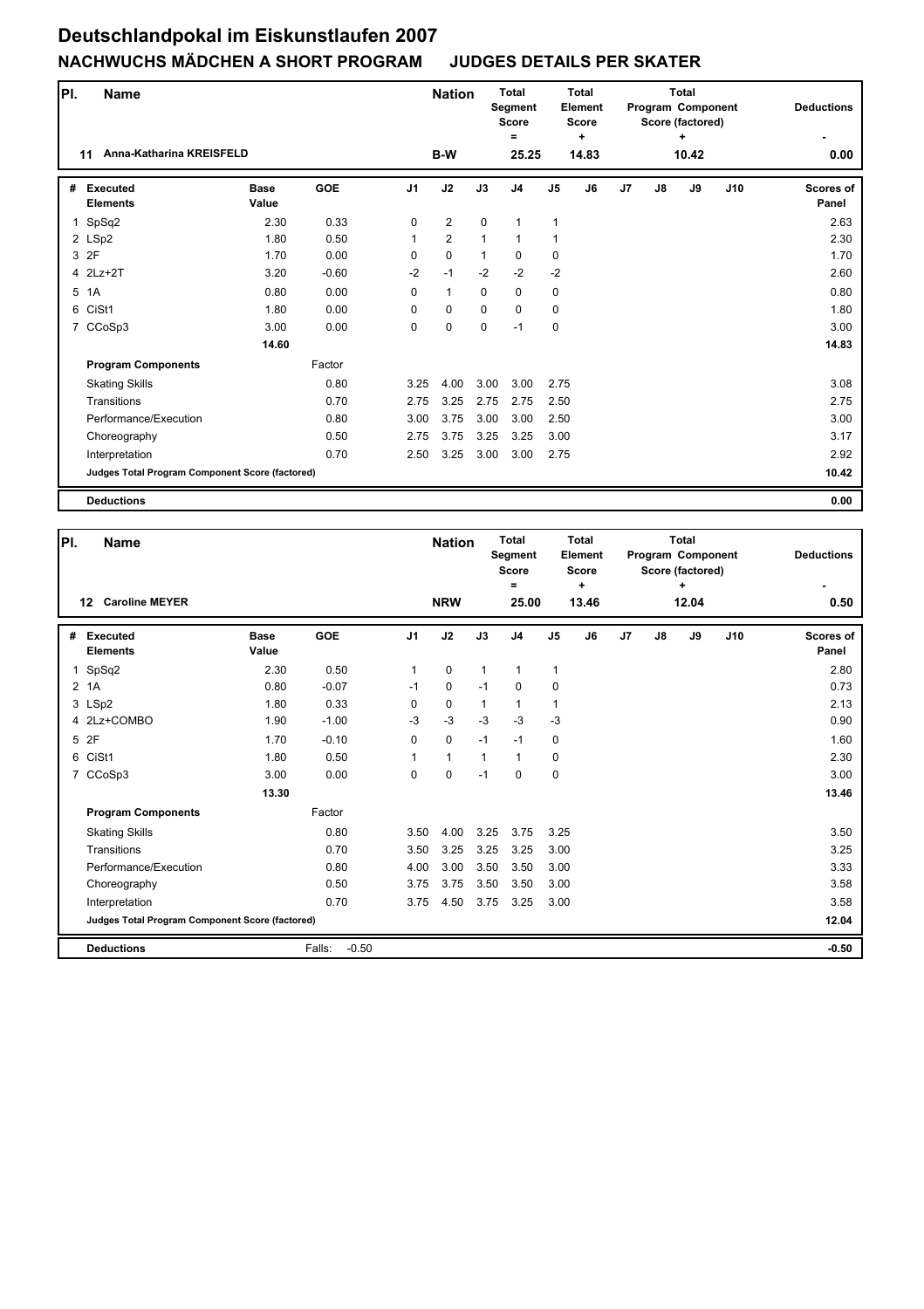| PI.          | <b>Name</b>                                     |                      |            |                | <b>Nation</b> |              | <b>Total</b><br>Segment<br><b>Score</b> | Total<br>Element<br><b>Score</b><br>÷ |       |                |    | <b>Total</b><br><b>Program Component</b><br>Score (factored) |     | <b>Deductions</b>  |  |
|--------------|-------------------------------------------------|----------------------|------------|----------------|---------------|--------------|-----------------------------------------|---------------------------------------|-------|----------------|----|--------------------------------------------------------------|-----|--------------------|--|
|              | Lisa Kim Anh TRAN<br>13                         |                      |            |                | <b>SAS</b>    |              | =<br>24.96                              |                                       | 14.24 |                |    | ٠<br>10.72                                                   |     | 0.00               |  |
| #            | <b>Executed</b><br><b>Elements</b>              | <b>Base</b><br>Value | <b>GOE</b> | J <sub>1</sub> | J2            | J3           | J <sub>4</sub>                          | J <sub>5</sub>                        | J6    | J <sub>7</sub> | J8 | J9                                                           | J10 | Scores of<br>Panel |  |
| $\mathbf{1}$ | 2A                                              | 3.30                 | $-0.93$    | $-2$           | $-1$          | $-1$         | $-2$                                    | $-1$                                  |       |                |    |                                                              |     | 2.37               |  |
|              | 2 2Lz+2T                                        | 3.20                 | 0.00       | $\mathbf 0$    | $\mathbf 0$   | $\mathbf 0$  | 0                                       | $\mathbf 0$                           |       |                |    |                                                              |     | 3.20               |  |
|              | 3 LSp1                                          | 1.50                 | $-0.10$    | $-1$           | $-1$          | 0            | $\mathbf 0$                             | $\mathbf 0$                           |       |                |    |                                                              |     | 1.40               |  |
|              | 4 SISt1                                         | 1.80                 | $-0.10$    | $-1$           | $\pmb{0}$     | $\mathbf 0$  | $-1$                                    | 0                                     |       |                |    |                                                              |     | 1.70               |  |
|              | 5 2F                                            | 1.70                 | 0.17       | 0              | $\mathbf{1}$  | $\mathbf{1}$ | $\mathbf 0$                             | 0                                     |       |                |    |                                                              |     | 1.87               |  |
|              | 6 SpSq1                                         | 1.80                 | 0.00       | 0              | $\mathbf 0$   | $\mathbf 0$  | $\mathbf 0$                             | 0                                     |       |                |    |                                                              |     | 1.80               |  |
|              | 7 CCoSp1                                        | 2.00                 | $-0.10$    | 0              | $\pmb{0}$     | 0            | $-1$                                    | $-1$                                  |       |                |    |                                                              |     | 1.90               |  |
|              |                                                 | 15.30                |            |                |               |              |                                         |                                       |       |                |    |                                                              |     | 14.24              |  |
|              | <b>Program Components</b>                       |                      | Factor     |                |               |              |                                         |                                       |       |                |    |                                                              |     |                    |  |
|              | <b>Skating Skills</b>                           |                      | 0.80       | 3.00           | 4.00          | 3.75         | 3.00                                    | 3.00                                  |       |                |    |                                                              |     | 3.25               |  |
|              | Transitions                                     |                      | 0.70       | 2.75           | 3.50          | 3.50         | 2.50                                    | 2.50                                  |       |                |    |                                                              |     | 2.92               |  |
|              | Performance/Execution                           |                      | 0.80       | 2.75           | 4.00          | 4.00         | 3.25                                    | 2.50                                  |       |                |    |                                                              |     | 3.33               |  |
|              | Choreography                                    |                      | 0.50       | 2.75           | 2.75          | 3.50         | 2.75                                    | 2.25                                  |       |                |    |                                                              |     | 2.75               |  |
|              | Interpretation                                  |                      | 0.70       | 2.75           | 3.25          | 3.75         | 2.75                                    | 2.50                                  |       |                |    |                                                              |     | 2.92               |  |
|              | Judges Total Program Component Score (factored) |                      |            |                |               |              |                                         |                                       |       |                |    |                                                              |     | 10.72              |  |
|              | <b>Deductions</b>                               |                      |            |                |               |              |                                         |                                       |       |                |    |                                                              |     | 0.00               |  |

| PI.          | <b>Name</b>                                     |                      |                   |                | <b>Nation</b> |              | <b>Total</b><br>Segment<br><b>Score</b><br>Ξ |                | Total<br>Element<br><b>Score</b><br>$\ddot{}$ |                |    | Total<br>Program Component<br>Score (factored)<br>÷ |     | <b>Deductions</b>         |
|--------------|-------------------------------------------------|----------------------|-------------------|----------------|---------------|--------------|----------------------------------------------|----------------|-----------------------------------------------|----------------|----|-----------------------------------------------------|-----|---------------------------|
|              | <b>Justine HOLLMANN</b><br>14                   |                      |                   |                | <b>BER</b>    |              | 23.56                                        |                | 13.47                                         |                |    | 10.59                                               |     | 0.50                      |
| #            | <b>Executed</b><br><b>Elements</b>              | <b>Base</b><br>Value | <b>GOE</b>        | J <sub>1</sub> | J2            | J3           | J <sub>4</sub>                               | J <sub>5</sub> | J6                                            | J <sub>7</sub> | J8 | J9                                                  | J10 | <b>Scores of</b><br>Panel |
| $\mathbf{1}$ | 2A                                              | 3.30                 | $-2.10$           | $-3$           | $-3$          | $-3$         | $-3$                                         | $-3$           |                                               |                |    |                                                     |     | 1.20                      |
|              | 2 LSp1                                          | 1.50                 | 0.00              | 0              | 0             | $\mathbf 0$  | $\mathbf 0$                                  | 0              |                                               |                |    |                                                     |     | 1.50                      |
|              | 3 2Lz+2T                                        | 3.20                 | 0.00              | 0              | $\mathbf 0$   | $\Omega$     | $\mathbf 0$                                  | $\mathbf 0$    |                                               |                |    |                                                     |     | 3.20                      |
|              | 4 SpSq1                                         | 1.80                 | $-0.20$           | $-1$           | $-2$          | $\mathbf 0$  | $-1$                                         | $\mathbf 0$    |                                               |                |    |                                                     |     | 1.60                      |
|              | 5 2F                                            | 1.70                 | $-0.10$           | $\Omega$       | $\mathbf 0$   | $-1$         | $-1$                                         | 0              |                                               |                |    |                                                     |     | 1.60                      |
|              | 6 CCoSp2                                        | 2.50                 | 0.00              | 0              | $-1$          | $\Omega$     | $\Omega$                                     | $\mathbf 0$    |                                               |                |    |                                                     |     | 2.50                      |
|              | 7 SISt1                                         | 1.80                 | 0.07              | $\mathbf{1}$   | $-1$          | $\mathbf{1}$ | $-1$                                         | $\mathbf 0$    |                                               |                |    |                                                     |     | 1.87                      |
|              |                                                 | 15.80                |                   |                |               |              |                                              |                |                                               |                |    |                                                     |     | 13.47                     |
|              | <b>Program Components</b>                       |                      | Factor            |                |               |              |                                              |                |                                               |                |    |                                                     |     |                           |
|              | <b>Skating Skills</b>                           |                      | 0.80              | 3.50           | 3.25          | 3.00         | 2.75                                         | 2.50           |                                               |                |    |                                                     |     | 3.00                      |
|              | Transitions                                     |                      | 0.70              | 3.50           | 3.25          | 3.25         | 2.50                                         | 2.25           |                                               |                |    |                                                     |     | 3.00                      |
|              | Performance/Execution                           |                      | 0.80              | 3.50           | 2.25          | 3.25         | 3.00                                         | 2.50           |                                               |                |    |                                                     |     | 2.92                      |
|              | Choreography                                    |                      | 0.50              | 3.75           | 3.50          | 3.50         | 3.25                                         | 2.50           |                                               |                |    |                                                     |     | 3.42                      |
|              | Interpretation                                  |                      | 0.70              | 3.75           | 2.75          | 3.25         | 2.75                                         | 2.50           |                                               |                |    |                                                     |     | 2.92                      |
|              | Judges Total Program Component Score (factored) |                      |                   |                |               |              |                                              |                |                                               |                |    |                                                     |     | 10.59                     |
|              | <b>Deductions</b>                               |                      | $-0.50$<br>Falls: |                |               |              |                                              |                |                                               |                |    |                                                     |     | $-0.50$                   |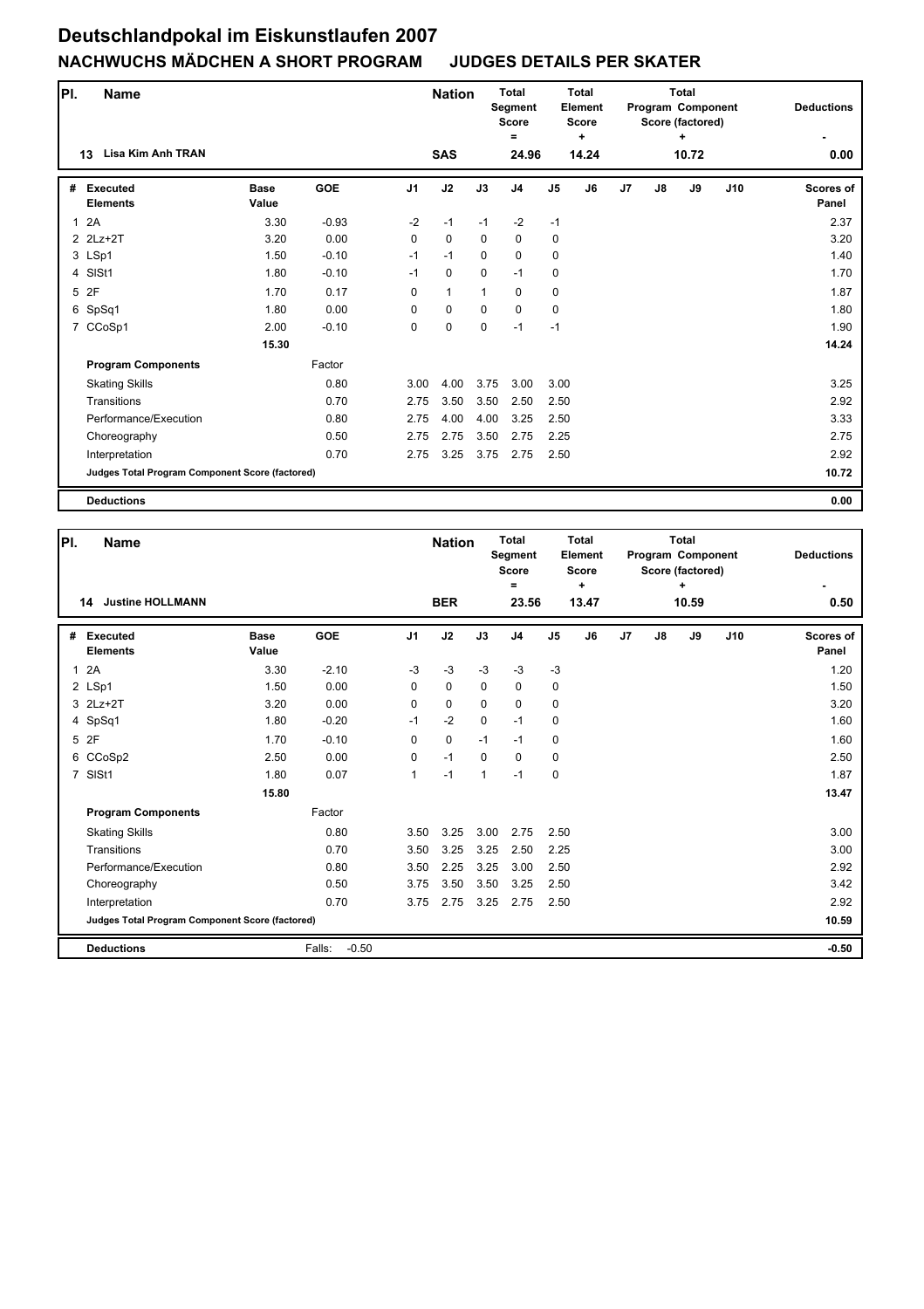| PI.          | <b>Name</b>                                     |                      |            |                | <b>Nation</b> |             | <b>Total</b><br><b>Segment</b><br><b>Score</b> |                | <b>Total</b><br><b>Element</b><br><b>Score</b> |                |    | <b>Total</b><br>Program Component<br>Score (factored) |     | <b>Deductions</b>         |
|--------------|-------------------------------------------------|----------------------|------------|----------------|---------------|-------------|------------------------------------------------|----------------|------------------------------------------------|----------------|----|-------------------------------------------------------|-----|---------------------------|
|              | <b>Minami DOBASHI</b><br>15                     |                      |            |                | <b>NRW</b>    |             | =<br>22.73                                     |                | ÷<br>12.56                                     |                |    | ٠<br>10.17                                            |     | 0.00                      |
| #            | <b>Executed</b><br><b>Elements</b>              | <b>Base</b><br>Value | <b>GOE</b> | J <sub>1</sub> | J2            | J3          | J <sub>4</sub>                                 | J <sub>5</sub> | J6                                             | J <sub>7</sub> | J8 | J9                                                    | J10 | <b>Scores of</b><br>Panel |
| $\mathbf{1}$ | 2A<                                             | 0.80                 | $-0.27$    | $-1$           | $-3$          | $-2$        | $-1$                                           | $-1$           |                                                |                |    |                                                       |     | 0.53                      |
|              | 2 SpSq3                                         | 3.10                 | 0.33       | $\mathbf{1}$   | $\mathbf{1}$  | $\mathbf 0$ | $\mathbf{1}$                                   | 0              |                                                |                |    |                                                       |     | 3.43                      |
|              | 3 LSp2                                          | 1.80                 | 0.00       | 0              | $\mathbf 0$   | $\mathbf 0$ | $\mathbf 0$                                    | $\mathbf 0$    |                                                |                |    |                                                       |     | 1.80                      |
|              | 4 2Lz+1Lo                                       | 2.40                 | $-1.00$    | $-3$           | $-3$          | $-3$        | $-3$                                           | $-3$           |                                                |                |    |                                                       |     | 1.40                      |
| 5            | 2F                                              | 1.70                 | $-0.10$    | $-1$           | $\mathbf 0$   | $-1$        | 0                                              | 0              |                                                |                |    |                                                       |     | 1.60                      |
|              | 6 CiSt1                                         | 1.80                 | 0.00       | $-1$           | $\mathbf{1}$  | $\mathbf 0$ | $\mathbf 0$                                    | 0              |                                                |                |    |                                                       |     | 1.80                      |
|              | 7 CCoSp1                                        | 2.00                 | 0.00       | $\mathbf 0$    | $-1$          | $\mathbf 0$ | $\mathbf 0$                                    | $\pmb{0}$      |                                                |                |    |                                                       |     | 2.00                      |
|              |                                                 | 13.60                |            |                |               |             |                                                |                |                                                |                |    |                                                       |     | 12.56                     |
|              | <b>Program Components</b>                       |                      | Factor     |                |               |             |                                                |                |                                                |                |    |                                                       |     |                           |
|              | <b>Skating Skills</b>                           |                      | 0.80       | 3.75           | 3.75          | 3.25        | 3.00                                           | 2.50           |                                                |                |    |                                                       |     | 3.33                      |
|              | Transitions                                     |                      | 0.70       | 3.50           | 3.25          | 3.00        | 2.50                                           | 2.25           |                                                |                |    |                                                       |     | 2.92                      |
|              | Performance/Execution                           |                      | 0.80       | 3.75           | 2.50          | 3.00        | 2.50                                           | 2.25           |                                                |                |    |                                                       |     | 2.67                      |
|              | Choreography                                    |                      | 0.50       | 3.50           | 3.00          | 3.25        | 2.50                                           | 2.50           |                                                |                |    |                                                       |     | 2.92                      |
|              | Interpretation                                  |                      | 0.70       | 3.25           | 2.75          | 3.00        | 2.25                                           | 2.25           |                                                |                |    |                                                       |     | 2.67                      |
|              | Judges Total Program Component Score (factored) |                      |            |                |               |             |                                                |                |                                                |                |    |                                                       |     | 10.17                     |
|              | <b>Deductions</b>                               |                      |            |                |               |             |                                                |                |                                                |                |    |                                                       |     | 0.00                      |

| PI.            | Name                                            |                      |            |                | <b>Nation</b> |              | <b>Total</b><br>Segment<br><b>Score</b> |                | Total<br>Element<br><b>Score</b> |                |    | Total<br>Program Component<br>Score (factored) |     | <b>Deductions</b>         |
|----------------|-------------------------------------------------|----------------------|------------|----------------|---------------|--------------|-----------------------------------------|----------------|----------------------------------|----------------|----|------------------------------------------------|-----|---------------------------|
|                | Anne ZETZSCHE<br>16                             |                      |            |                | <b>SAS</b>    |              | Ξ<br>22.58                              |                | ÷<br>12.50                       |                |    | ٠<br>10.08                                     |     | 0.00                      |
| #              | <b>Executed</b><br><b>Elements</b>              | <b>Base</b><br>Value | <b>GOE</b> | J <sub>1</sub> | J2            | J3           | J <sub>4</sub>                          | J <sub>5</sub> | J6                               | J <sub>7</sub> | J8 | J9                                             | J10 | <b>Scores of</b><br>Panel |
| $\mathbf{1}$   | LSp1                                            | 1.50                 | 0.00       | $-1$           | 0             | $\mathbf 0$  | $\mathbf 0$                             | 0              |                                  |                |    |                                                |     | 1.50                      |
|                | 2 2F                                            | 1.70                 | $-0.50$    | $-2$           | $-2$          | $-2$         | $-1$                                    | $-1$           |                                  |                |    |                                                |     | 1.20                      |
|                | 3 2Lz+2T                                        | 3.20                 | $-0.20$    | $-1$           | $-1$          | $\Omega$     | $\mathbf 0$                             | $-1$           |                                  |                |    |                                                |     | 3.00                      |
|                | 4 CCoSp2                                        | 2.50                 | $-0.60$    | $-2$           | $-1$          | $-2$         | $-2$                                    | $-2$           |                                  |                |    |                                                |     | 1.90                      |
|                | 5 SpSq2                                         | 2.30                 | 0.00       | $\Omega$       | $\mathbf 0$   | $\mathbf 0$  | $\mathbf 0$                             | $\mathbf 0$    |                                  |                |    |                                                |     | 2.30                      |
| 6              | 1A                                              | 0.80                 | 0.00       | 0              | $\mathbf 0$   | $\mathbf 0$  | $\mathbf 0$                             | $\mathbf 0$    |                                  |                |    |                                                |     | 0.80                      |
| $\overline{7}$ | CiSt1                                           | 1.80                 | 0.00       | $\Omega$       | 0             | $\mathbf{1}$ | $\Omega$                                | $\mathbf 0$    |                                  |                |    |                                                |     | 1.80                      |
|                |                                                 | 13.80                |            |                |               |              |                                         |                |                                  |                |    |                                                |     | 12.50                     |
|                | <b>Program Components</b>                       |                      | Factor     |                |               |              |                                         |                |                                  |                |    |                                                |     |                           |
|                | <b>Skating Skills</b>                           |                      | 0.80       | 2.50           | 3.50          | 3.25         | 3.25                                    | 2.75           |                                  |                |    |                                                |     | 3.08                      |
|                | Transitions                                     |                      | 0.70       | 2.50           | 3.00          | 2.50         | 3.00                                    | 2.25           |                                  |                |    |                                                |     | 2.67                      |
|                | Performance/Execution                           |                      | 0.80       | 2.50           | 3.50          | 3.50         | 3.00                                    | 2.25           |                                  |                |    |                                                |     | 3.00                      |
|                | Choreography                                    |                      | 0.50       | 2.75           | 3.00          | 3.00         | 2.75                                    | 2.25           |                                  |                |    |                                                |     | 2.83                      |
|                | Interpretation                                  |                      | 0.70       | 2.50           | 3.25          | 3.00         | 2.75                                    | 2.25           |                                  |                |    |                                                |     | 2.75                      |
|                | Judges Total Program Component Score (factored) |                      |            |                |               |              |                                         |                |                                  |                |    |                                                |     | 10.08                     |
|                | <b>Deductions</b>                               |                      |            |                |               |              |                                         |                |                                  |                |    |                                                |     | 0.00                      |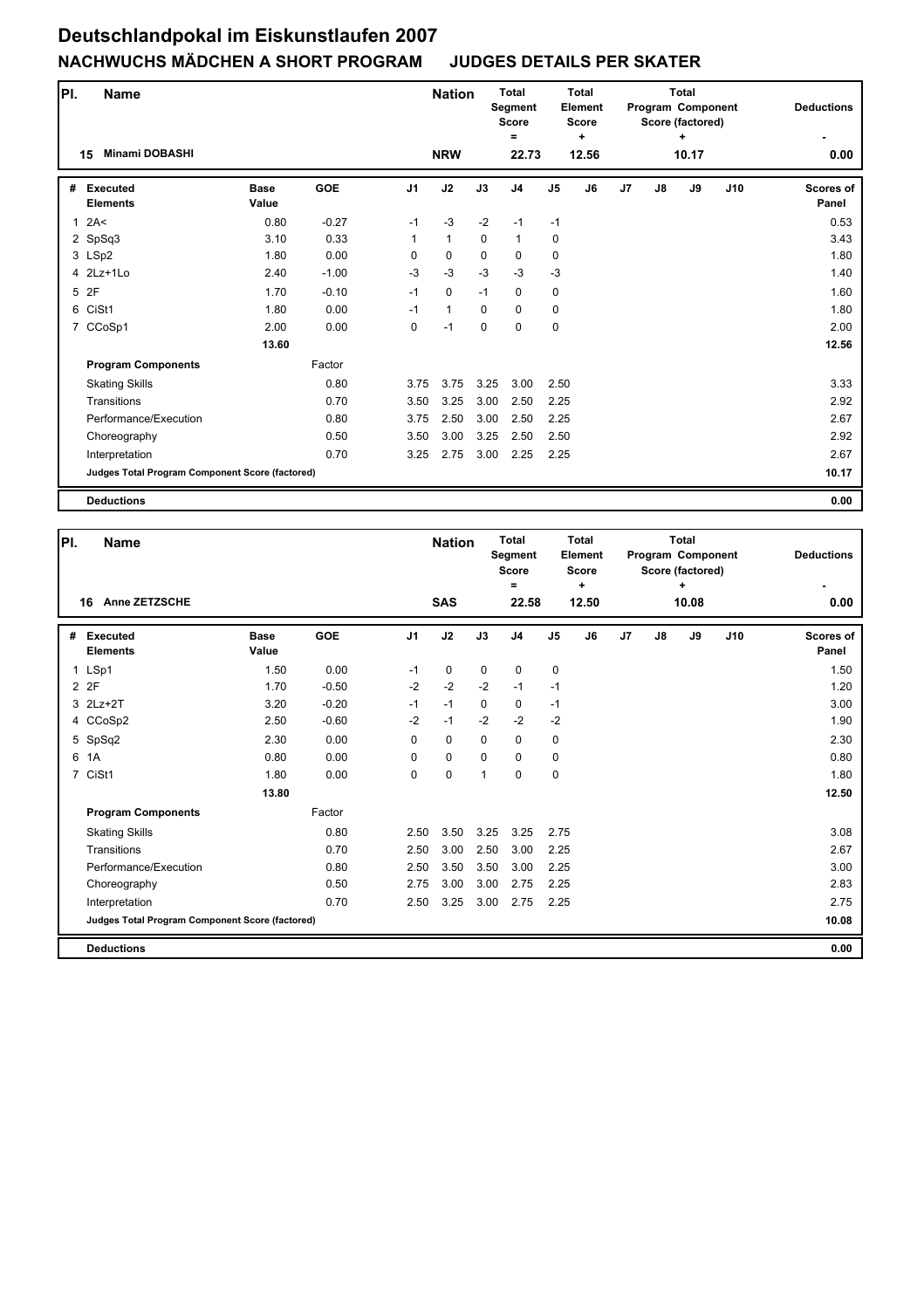| PI.          | <b>Name</b>                                     |                      |            |                | <b>Nation</b> |             | <b>Total</b><br>Segment<br><b>Score</b><br>Ξ |                | <b>Total</b><br><b>Element</b><br><b>Score</b><br>÷ |                |    | <b>Total</b><br>Program Component<br>Score (factored)<br>÷ |     | <b>Deductions</b>         |
|--------------|-------------------------------------------------|----------------------|------------|----------------|---------------|-------------|----------------------------------------------|----------------|-----------------------------------------------------|----------------|----|------------------------------------------------------------|-----|---------------------------|
|              | Nicole FÖRSTER<br>17                            |                      |            |                | <b>BER</b>    |             | 22.43                                        |                | 12.70                                               |                |    | 9.73                                                       |     | 0.00                      |
| #            | <b>Executed</b><br><b>Elements</b>              | <b>Base</b><br>Value | <b>GOE</b> | J <sub>1</sub> | J2            | J3          | J <sub>4</sub>                               | J <sub>5</sub> | J6                                                  | J <sub>7</sub> | J8 | J9                                                         | J10 | <b>Scores of</b><br>Panel |
| $\mathbf{1}$ | 1A                                              | 0.80                 | 0.00       | $-1$           | $\mathbf 0$   | $\mathbf 0$ | 0                                            | $\mathbf 0$    |                                                     |                |    |                                                            |     | 0.80                      |
| 2            | 2F                                              | 1.70                 | 0.00       | 0              | $\mathbf 0$   | $-1$        | 0                                            | $\mathbf 0$    |                                                     |                |    |                                                            |     | 1.70                      |
|              | 3 CCoSp3                                        | 3.00                 | $-0.30$    | $-1$           | $-1$          | $-1$        | $-1$                                         | $-1$           |                                                     |                |    |                                                            |     | 2.70                      |
|              | 4 SpSq1                                         | 1.80                 | $-0.40$    | $-2$           | $-1$          | $-1$        | $-2$                                         | $-1$           |                                                     |                |    |                                                            |     | 1.40                      |
|              | 5 2Lz+2T                                        | 3.20                 | $-0.40$    | $-2$           | $-1$          | $-1$        | $-2$                                         | $-1$           |                                                     |                |    |                                                            |     | 2.80                      |
|              | 6 SISt1                                         | 1.80                 | 0.00       | 1              | $\mathbf 0$   | $\mathbf 0$ | $\mathbf 0$                                  | 0              |                                                     |                |    |                                                            |     | 1.80                      |
|              | 7 LSp1                                          | 1.50                 | 0.00       | 0              | $\mathbf 0$   | $\mathbf 0$ | 0                                            | $\mathbf 0$    |                                                     |                |    |                                                            |     | 1.50                      |
|              |                                                 | 13.80                |            |                |               |             |                                              |                |                                                     |                |    |                                                            |     | 12.70                     |
|              | <b>Program Components</b>                       |                      | Factor     |                |               |             |                                              |                |                                                     |                |    |                                                            |     |                           |
|              | <b>Skating Skills</b>                           |                      | 0.80       | 2.50           | 2.50          | 2.50        | 2.50                                         | 2.25           |                                                     |                |    |                                                            |     | 2.50                      |
|              | Transitions                                     |                      | 0.70       | 2.75           | 2.75          | 2.75        | 3.25                                         | 2.75           |                                                     |                |    |                                                            |     | 2.75                      |
|              | Performance/Execution                           |                      | 0.80       | 2.75           | 2.75          | 2.75        | 2.75                                         | 2.50           |                                                     |                |    |                                                            |     | 2.75                      |
|              | Choreography                                    |                      | 0.50       | 2.75           | 3.25          | 3.00        | 3.50                                         | 2.75           |                                                     |                |    |                                                            |     | 3.00                      |
|              | Interpretation                                  |                      | 0.70       | 3.00           | 3.25          | 2.75        | 3.25                                         | 2.50           |                                                     |                |    |                                                            |     | 3.00                      |
|              | Judges Total Program Component Score (factored) |                      |            |                |               |             |                                              |                |                                                     |                |    |                                                            |     | 9.73                      |
|              | <b>Deductions</b>                               |                      |            |                |               |             |                                              |                |                                                     |                |    |                                                            |     | 0.00                      |

| PI.            | <b>Name</b>                                     |                      |            |                | <b>Nation</b> |              | <b>Total</b><br>Segment<br><b>Score</b><br>$=$ |                | Total<br>Element<br><b>Score</b><br>÷ |                |    | Total<br>Program Component<br>Score (factored)<br>٠ |     | <b>Deductions</b>         |
|----------------|-------------------------------------------------|----------------------|------------|----------------|---------------|--------------|------------------------------------------------|----------------|---------------------------------------|----------------|----|-----------------------------------------------------|-----|---------------------------|
|                | <b>Mareike ALEXANDER</b><br>18                  |                      |            |                | <b>BER</b>    |              | 22.17                                          |                | 12.20                                 |                |    | 9.97                                                |     | 0.00                      |
| #              | <b>Executed</b><br><b>Elements</b>              | <b>Base</b><br>Value | <b>GOE</b> | J <sub>1</sub> | J2            | J3           | J <sub>4</sub>                                 | J <sub>5</sub> | J6                                    | J <sub>7</sub> | J8 | J9                                                  | J10 | <b>Scores of</b><br>Panel |
| $\mathbf{1}$   | LSp1                                            | 1.50                 | $-0.20$    | $-1$           | $\mathbf 0$   | $\mathbf{1}$ | $-2$                                           | $-1$           |                                       |                |    |                                                     |     | 1.30                      |
|                | 2 <sub>1</sub> A                                | 0.80                 | 0.00       | 0              | $\mathbf{1}$  | $\mathbf 0$  | 0                                              | 0              |                                       |                |    |                                                     |     | 0.80                      |
|                | 3 2Lz+2T                                        | 3.20                 | $-0.50$    | $-1$           | $-1$          | $-2$         | $-2$                                           | $-2$           |                                       |                |    |                                                     |     | 2.70                      |
|                | 4 SISt1                                         | 1.80                 | $-0.10$    | $-1$           | $\mathbf{1}$  | 0            | $-1$                                           | 0              |                                       |                |    |                                                     |     | 1.70                      |
|                | 5 SpSq2                                         | 2.30                 | 0.00       | $\Omega$       | $\mathbf 0$   | $\Omega$     | $\Omega$                                       | 0              |                                       |                |    |                                                     |     | 2.30                      |
| 6              | 2F                                              | 1.70                 | $-0.10$    | 0              | $-1$          | $\mathbf 0$  | $-1$                                           | 0              |                                       |                |    |                                                     |     | 1.60                      |
| $\overline{7}$ | CCoSp1                                          | 2.00                 | $-0.20$    | $\Omega$       | $-1$          | $-1$         | $\Omega$                                       | $-1$           |                                       |                |    |                                                     |     | 1.80                      |
|                |                                                 | 13.30                |            |                |               |              |                                                |                |                                       |                |    |                                                     |     | 12.20                     |
|                | <b>Program Components</b>                       |                      | Factor     |                |               |              |                                                |                |                                       |                |    |                                                     |     |                           |
|                | <b>Skating Skills</b>                           |                      | 0.80       | 3.00           | 3.25          | 3.00         | 3.00                                           | 2.25           |                                       |                |    |                                                     |     | 3.00                      |
|                | Transitions                                     |                      | 0.70       | 2.75           | 3.25          | 3.00         | 2.75                                           | 2.00           |                                       |                |    |                                                     |     | 2.83                      |
|                | Performance/Execution                           |                      | 0.80       | 3.00           | 3.25          | 2.75         | 2.50                                           | 2.00           |                                       |                |    |                                                     |     | 2.75                      |
|                | Choreography                                    |                      | 0.50       | 2.75           | 4.00          | 3.25         | 2.75                                           | 2.25           |                                       |                |    |                                                     |     | 2.92                      |
|                | Interpretation                                  |                      | 0.70       | 2.75           | 3.00          | 2.75         | 2.75                                           | 2.25           |                                       |                |    |                                                     |     | 2.75                      |
|                | Judges Total Program Component Score (factored) |                      |            |                |               |              |                                                |                |                                       |                |    |                                                     |     | 9.97                      |
|                | <b>Deductions</b>                               |                      |            |                |               |              |                                                |                |                                       |                |    |                                                     |     | 0.00                      |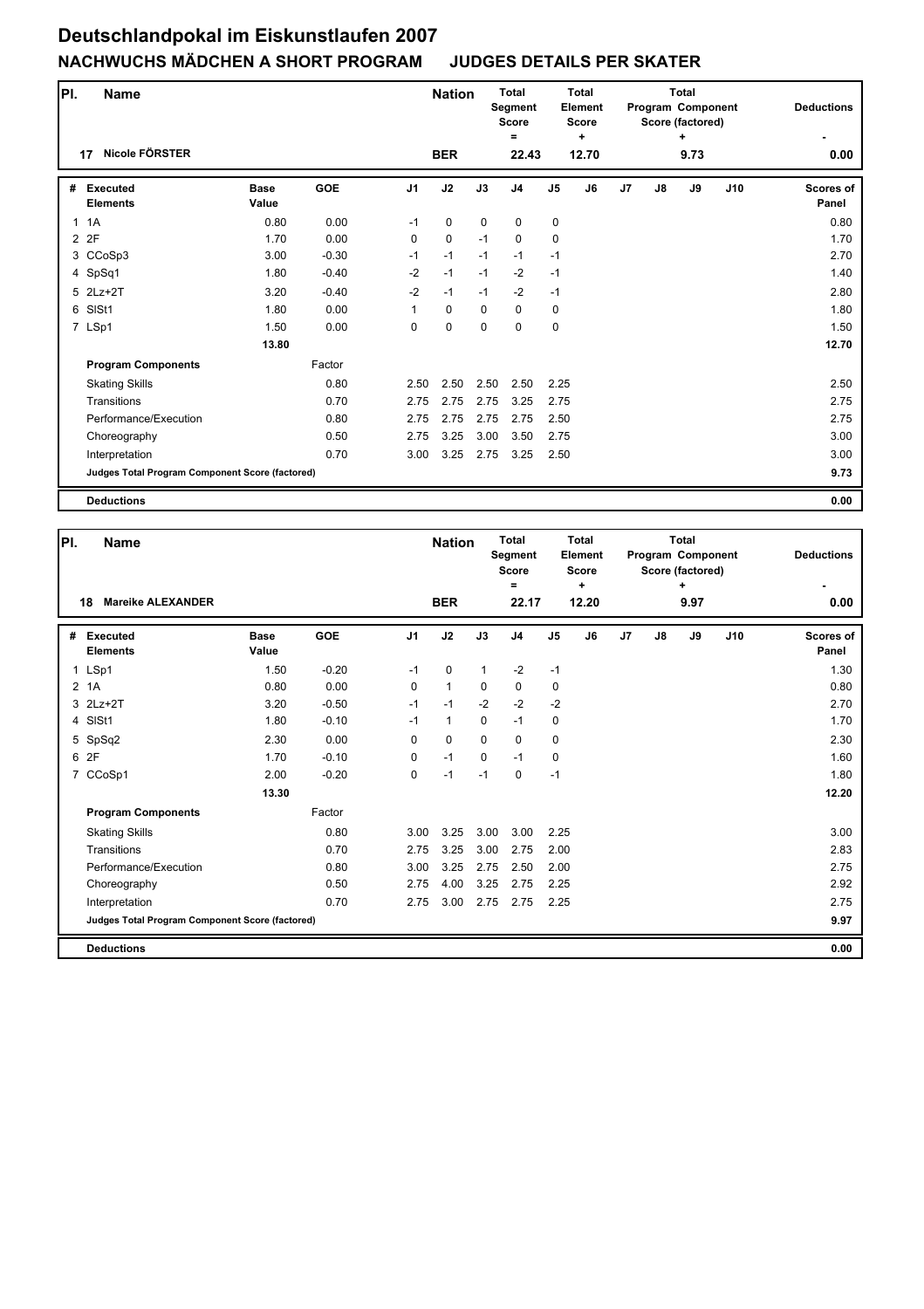| PI.          | <b>Name</b>                                     |                      |                   |                | <b>Nation</b> |              | <b>Total</b><br><b>Segment</b><br><b>Score</b><br>Ξ |                | <b>Total</b><br>Element<br><b>Score</b><br>÷ |                |               | <b>Total</b><br>Program Component<br>Score (factored)<br>$\ddot{}$ |     | <b>Deductions</b>  |
|--------------|-------------------------------------------------|----------------------|-------------------|----------------|---------------|--------------|-----------------------------------------------------|----------------|----------------------------------------------|----------------|---------------|--------------------------------------------------------------------|-----|--------------------|
|              | <b>Juliana GURDZHI</b><br>19                    |                      |                   |                | <b>NRW</b>    |              | 21.82                                               |                | 11.57                                        |                |               | 11.25                                                              |     | 1.00               |
| #            | Executed<br><b>Elements</b>                     | <b>Base</b><br>Value | <b>GOE</b>        | J <sub>1</sub> | J2            | J3           | J <sub>4</sub>                                      | J <sub>5</sub> | J6                                           | J <sub>7</sub> | $\mathsf{J}8$ | J9                                                                 | J10 | Scores of<br>Panel |
| $\mathbf{1}$ | 2A<                                             | 0.80                 | $-0.50$           | $-3$           | $-3$          | $-3$         | $-3$                                                | $-3$           |                                              |                |               |                                                                    |     | 0.30               |
|              | 2 2Lz+COMBO                                     | 1.90                 | $-1.00$           | $-3$           | $-3$          | $-3$         | $-3$                                                | $-3$           |                                              |                |               |                                                                    |     | 0.90               |
|              | 3 CCoSp3                                        | 3.00                 | 0.17              | 0              | $\mathbf{1}$  | $\mathbf 0$  | $\mathbf{1}$                                        | $-1$           |                                              |                |               |                                                                    |     | 3.17               |
|              | 4 2F                                            | 1.70                 | $-0.60$           | $-2$           | $-2$          | $-2$         | $-2$                                                | $-2$           |                                              |                |               |                                                                    |     | 1.10               |
|              | 5 SpSq2                                         | 2.30                 | 0.50              | $\overline{2}$ | 2             | $\mathbf{1}$ | $\Omega$                                            | $\mathbf 0$    |                                              |                |               |                                                                    |     | 2.80               |
|              | 6 CiSt1                                         | 1.80                 | 0.00              | 0              | $\mathbf 0$   | $\mathbf{1}$ | $\Omega$                                            | 0              |                                              |                |               |                                                                    |     | 1.80               |
|              | 7 LSp1                                          | 1.50                 | 0.00              | $-1$           | $\mathbf 0$   | $\mathbf 0$  | $\Omega$                                            | $\mathbf 0$    |                                              |                |               |                                                                    |     | 1.50               |
|              |                                                 | 13.00                |                   |                |               |              |                                                     |                |                                              |                |               |                                                                    |     | 11.57              |
|              | <b>Program Components</b>                       |                      | Factor            |                |               |              |                                                     |                |                                              |                |               |                                                                    |     |                    |
|              | <b>Skating Skills</b>                           |                      | 0.80              | 3.00           | 4.00          | 3.25         | 3.25                                                | 2.75           |                                              |                |               |                                                                    |     | 3.17               |
|              | Transitions                                     |                      | 0.70              | 3.00           | 3.25          | 3.00         | 3.00                                                | 2.25           |                                              |                |               |                                                                    |     | 3.00               |
|              | Performance/Execution                           |                      | 0.80              | 3.50           | 4.00          | 3.50         | 3.50                                                | 2.25           |                                              |                |               |                                                                    |     | 3.50               |
|              | Choreography                                    |                      | 0.50              | 3.00           | 3.75          | 3.25         | 3.25                                                | 2.75           |                                              |                |               |                                                                    |     | 3.17               |
|              | Interpretation                                  |                      | 0.70              | 2.75           | 3.75          | 3.25         | 3.50                                                | 2.50           |                                              |                |               |                                                                    |     | 3.17               |
|              | Judges Total Program Component Score (factored) |                      |                   |                |               |              |                                                     |                |                                              |                |               |                                                                    |     | 11.25              |
|              | <b>Deductions</b>                               |                      | $-1.00$<br>Falls: |                |               |              |                                                     |                |                                              |                |               |                                                                    |     | $-1.00$            |

| PI. | <b>Name</b>                                     |                      |            |                | <b>Nation</b> |              | Total<br><b>Segment</b><br><b>Score</b><br>Ξ |                | Total<br>Element<br><b>Score</b><br>$\ddot{}$ |    |    | Total<br>Program Component<br>Score (factored)<br>÷ |     | <b>Deductions</b>         |
|-----|-------------------------------------------------|----------------------|------------|----------------|---------------|--------------|----------------------------------------------|----------------|-----------------------------------------------|----|----|-----------------------------------------------------|-----|---------------------------|
|     | <b>Sandra LEINER</b><br>20                      |                      |            |                | <b>BAY</b>    |              | 21.26                                        |                | 11.70                                         |    |    | 9.56                                                |     | 0.00                      |
| #   | <b>Executed</b><br><b>Elements</b>              | <b>Base</b><br>Value | <b>GOE</b> | J <sub>1</sub> | J2            | J3           | J <sub>4</sub>                               | J <sub>5</sub> | J6                                            | J7 | J8 | J9                                                  | J10 | <b>Scores of</b><br>Panel |
| 1   | 2Lz+COMBO                                       | 1.90                 | $-1.00$    | $-2$           | $-3$          | $-3$         | $-3$                                         | $-3$           |                                               |    |    |                                                     |     | 0.90                      |
|     | 2 2F                                            | 1.70                 | 0.00       | 0              | $-1$          | $\mathbf{1}$ | $\mathbf 0$                                  | 0              |                                               |    |    |                                                     |     | 1.70                      |
|     | 3 CCoSp2                                        | 2.50                 | $-0.30$    | $-1$           | $-1$          | $-1$         | $-1$                                         | 0              |                                               |    |    |                                                     |     | 2.20                      |
|     | 4 SpSq2                                         | 2.30                 | 0.00       | 0              | $-1$          | $\Omega$     | $\mathbf 0$                                  | $\mathbf 0$    |                                               |    |    |                                                     |     | 2.30                      |
|     | 5 1A                                            | 0.80                 | 0.33       | 1              | $\mathbf{1}$  | $\mathbf{1}$ | 0                                            | $\pmb{0}$      |                                               |    |    |                                                     |     | 1.13                      |
|     | 6 CiSt1                                         | 1.80                 | 0.00       | 0              | $\mathbf 0$   | $\mathbf 0$  | 0                                            | 0              |                                               |    |    |                                                     |     | 1.80                      |
|     | 7 LSp1                                          | 1.50                 | 0.17       | $\mathbf{1}$   | 1             | $\mathbf 0$  | $\Omega$                                     | $\mathbf 0$    |                                               |    |    |                                                     |     | 1.67                      |
|     |                                                 | 12.50                |            |                |               |              |                                              |                |                                               |    |    |                                                     |     | 11.70                     |
|     | <b>Program Components</b>                       |                      | Factor     |                |               |              |                                              |                |                                               |    |    |                                                     |     |                           |
|     | <b>Skating Skills</b>                           |                      | 0.80       | 3.50           | 3.75          | 2.75         | 3.00                                         | 2.75           |                                               |    |    |                                                     |     | 3.08                      |
|     | Transitions                                     |                      | 0.70       | 2.75           | 3.25          | 2.50         | 2.50                                         | 2.75           |                                               |    |    |                                                     |     | 2.67                      |
|     | Performance/Execution                           |                      | 0.80       | 3.00           | 2.25          | 2.75         | 2.50                                         | 2.50           |                                               |    |    |                                                     |     | 2.58                      |
|     | Choreography                                    |                      | 0.50       | 2.75           | 3.25          | 2.75         | 3.00                                         | 2.50           |                                               |    |    |                                                     |     | 2.83                      |
|     | Interpretation                                  |                      | 0.70       | 2.75           | 2.25          | 2.75         | 2.25                                         | 2.50           |                                               |    |    |                                                     |     | 2.50                      |
|     | Judges Total Program Component Score (factored) |                      |            |                |               |              |                                              |                |                                               |    |    |                                                     |     | 9.56                      |
|     | <b>Deductions</b>                               |                      |            |                |               |              |                                              |                |                                               |    |    |                                                     |     | 0.00                      |